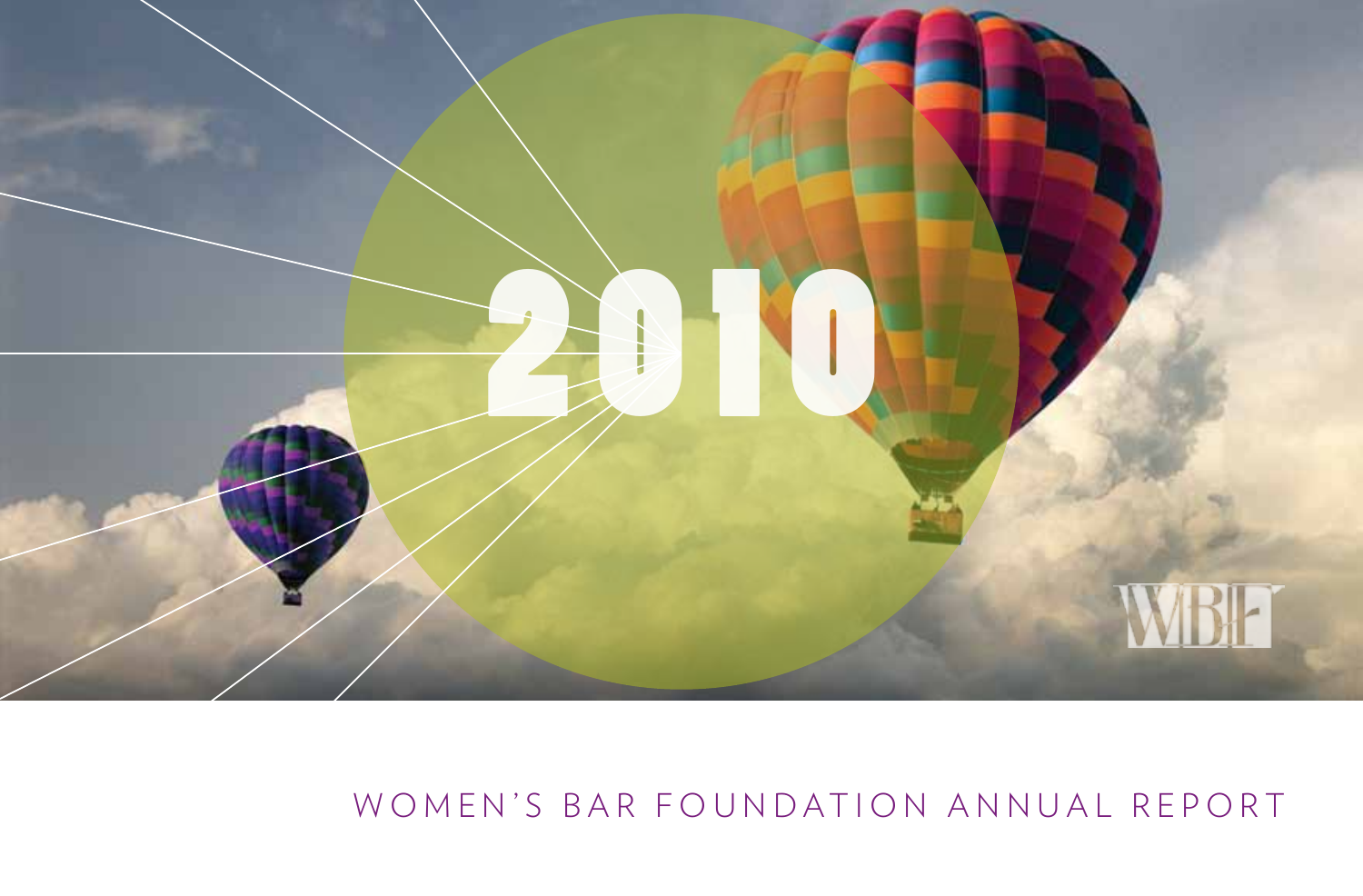

### **MARIA DURANT** 2010 WBF PRESIDENT

In January 2010, a group of dedicated women gathered to kick off the Women's Bar Foundation's 17th year of service to low-income women facing legal challenges related to domestic abuse, homelessness, incarceration and end-of-life decision making. As the Board of Trustees opened that first meeting of the year, many predicted that the protracted downturn in the economy likely meant that the demand for *pro bono* legal services in 2010 would be greater than ever before. That prediction turned out to be correct. The Board was equally concerned about the effect that the economy would have on the organization's ability to retain the grant providers, corporate sponsors and individual donors

who are essential to the organization's ability to run its five *pro bono* programs. Rather than sit back and let the economy dictate the extent to which the WBF would be able to serve low-income women, the Board committed to take action—purposeful action designed both to maximize the organization's existing resources and establish a strategic plan to strengthen the organization's program structure and build upon its base of loyal and generous donors in the years ahead.

In the pages that follow, you'll see that the Women's Bar Foundation not only weathered the economic turbulence of 2010 but provided *pro bono* legal services to more low-income women than ever before. Thanks to a resourceful and tireless staff, the WBF was able to sustain and, in some cases, expand its level of service in key areas.

On the financial front, we are pleased to report that many grant providers, individual donors, and law firm and corporate sponsors remained committed to the WBF's mission. The WBF even welcomed new donors in 2010 and looks forward to the opportunity to earn their continued support in the years ahead.

The years ahead will be guided by a threeyear strategic plan adopted by the Board of Trustees at the close of 2010. The strategic plan is the culmination of a year-long effort that examined the organization's strengths and weaknesses and identified goals and specific strategies for carrying the organization through the current economic conditions while laying the groundwork to take more expansive steps toward growth and development in an improved economy.

A heartfelt "thank you" to the members of the Board of Trustees who decided, in January 2010, that the WBF's work would not be limited by a sputtering economy and to the WBF's dedicated staff, volunteer attorneys, grant providers, and corporate and individual donors for making it possible for the WBF to continue to serve the legal needs of lowincome women. I am honored to have worked with the many people identified in the back pages of this report. Because of them, the Women's Bar Foundation is a stronger organization today with a bright future for ensuring access to justice for low-income women. We hope you will join us in the next stage of our exciting journey.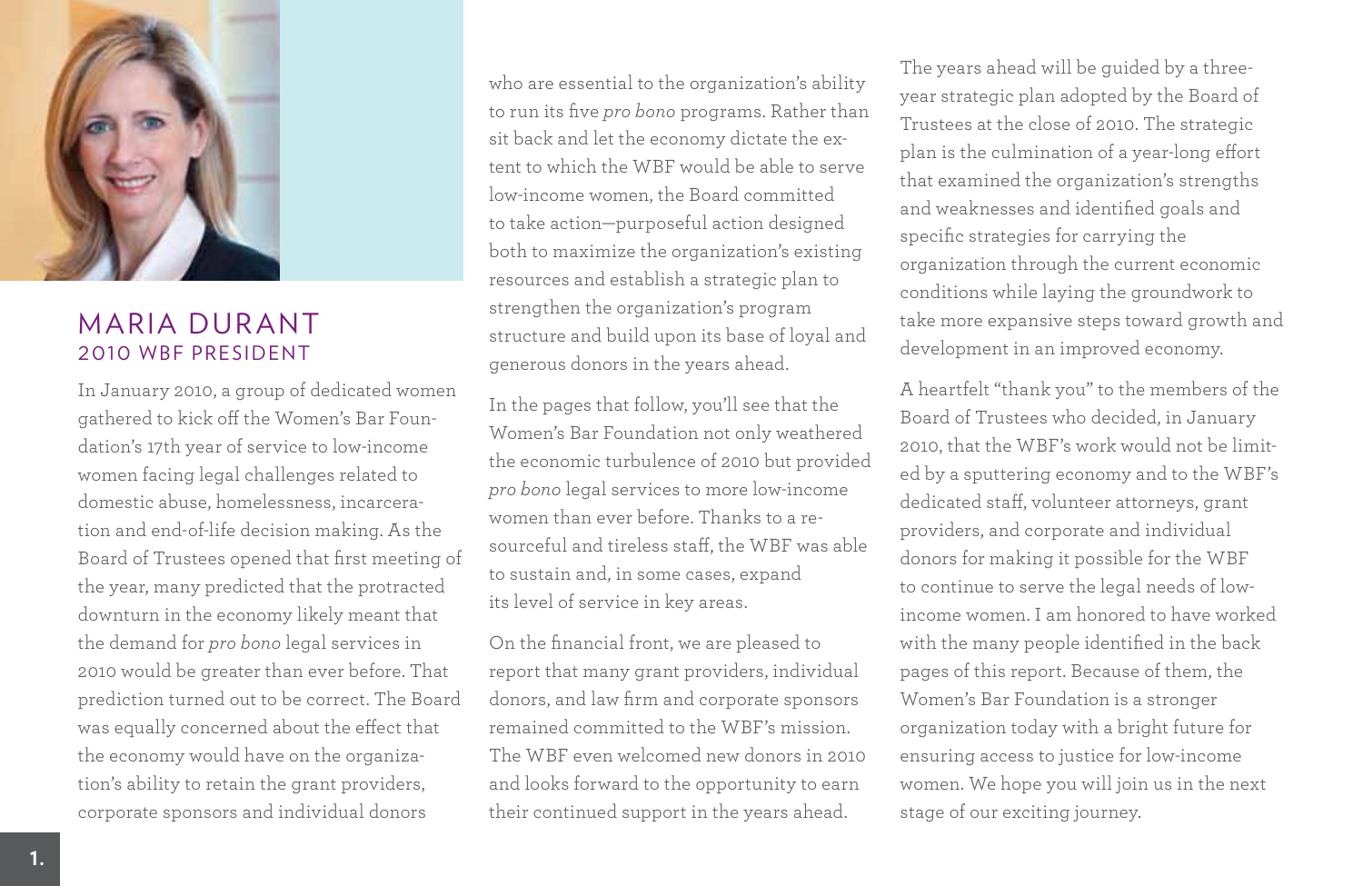In 2010, the WBF, a private not- for- profit 501(c) 3, separate but affiliated with the Women's Bar Association, engaged in a strategic planning process that resulted in a more clearly defined mission statement. We hope that the new mission statement helps the legal community and funders better understand the WBF's mission. The WBF advances social and economic justice by providing low-income women with access to legal representation and a means to be heard. The WBF relies on hundreds of enthusiastic volunteers and generous individuals, foundations and corporations to help low-income women and their children improve their lives.

My daughter Hayden just learned about the life cycle of a monarch butterfly. The WBF's volunteer lawyers help low-income women and their children through very difficult stages in their lives—whether it's the divorce from an abusive husband that will set them free, the will that helps them come to peace with the end of life, or the legal information to prevent homelessness—the WBF's volunteer lawyers do make a difference.

In much the same way as a butterfly, the WBF's volunteer attorneys follow a transformational cycle. Many of our volunteers begin in law school as interns, and then take on cases as volunteer attorneys, gain incredibly rewarding experience, and then, after they have made partner or even started their own law firms, they come back to the WBF as mentors. After an experience with the WBF, our attorneys often break out of their shell, much like a caterpillar, and realize that they have made a difference in the life of a low-income, homeless, incarcerated, or battered woman by helping them to secure safety, housing, peace of mind and freedom through the WBF. Helping attorneys find optimism in these pessimistic times, the WBF continues to help attorneys and donors re-connect with their idealism in a way that has a sustaining impact on the lives of a low-income women and their families. Like the "butterfly effect", your



### nicci meadow EXFCUTIVE DIRECTOR

individual, firm, foundation or corporate support of the WBF can make a large difference in the WBF's ability to provide low income women with access to legal representation and a means to be heard.

It is my hope that this 2010 Annual Report inspires you to break through your old skin, grow and take on new and exciting challenges to improve the lives of low-income women and their children.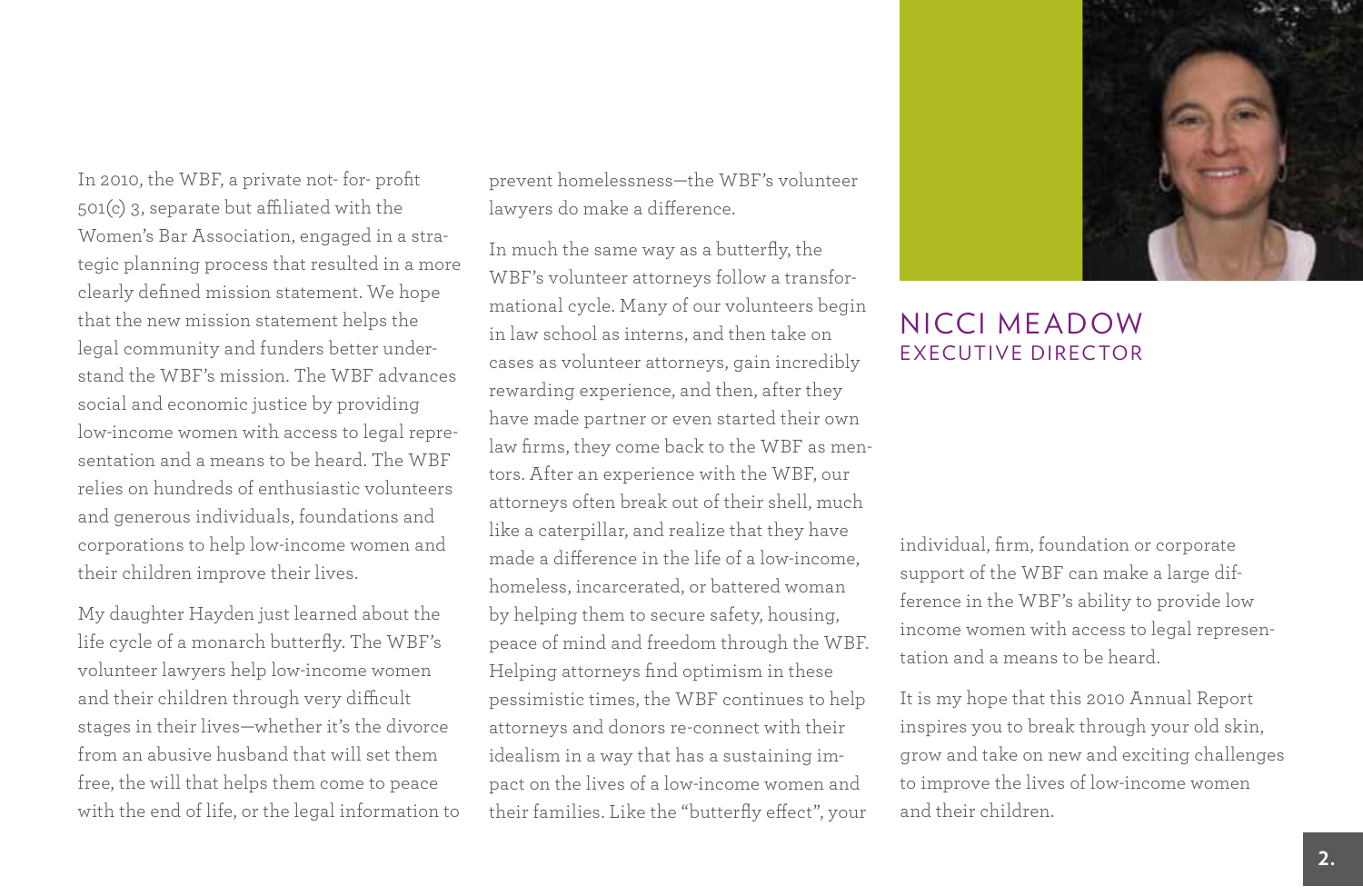# Family Law PROJECT FOR battered women



In 2010, the Family Law Project (FLP), managed by FLP Director **Rachel Biscardi** and FLP Staff Attorney **Lisa Jacobson**, responded to 1,662 calls to the FLP intake line. The FLP staff helped 228 women whose cases needed immediate attention by providing in-person meetings where appropriate, assisting litigants in drafting pleadings, preparing victims for court, setting up interpretative services, and answering legal questions until the cases could be referred.

In order to meet the increasing need for client referrals, the FLP recruited a record number of mentors—nearly doubling its mentor pool—with mentors who are experienced family law practitioners with an understanding of the dynamics of domestic violence. As a result, the FLP's *pro bono* attorneys, with guidance from their mentors, successfully represented clients for 130 family law and 209A Abuse Prevention Order cases.

Additionally, the FLP staff and more than a dozen seminal trainers provided family law and domestic violence training for 197 attorneys, which is the highest in the history of the FLP.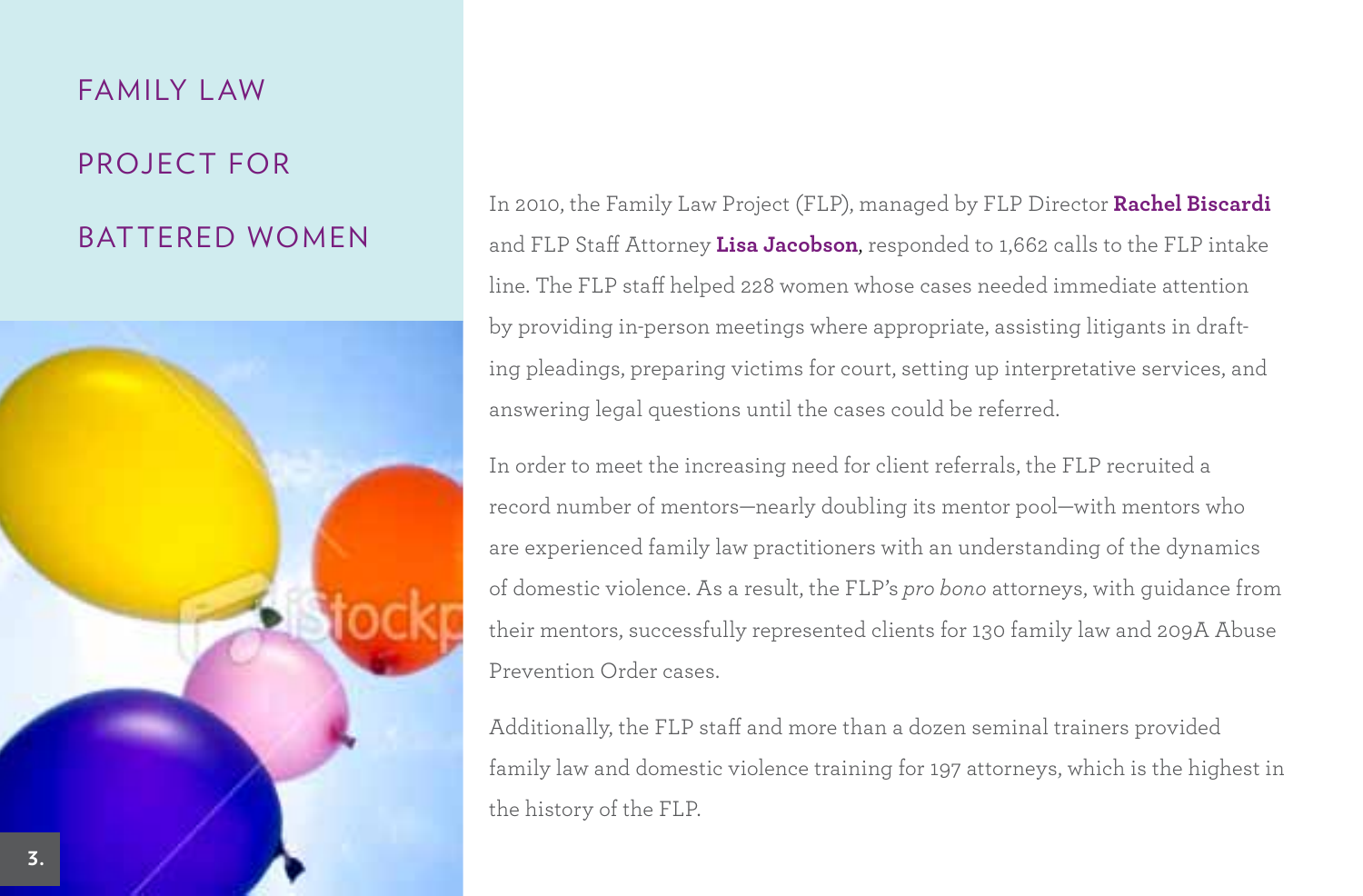"Mary Smith" had a permanent 209A Abuse Prevention Order against her former husband, John, who served two years in jail for committing assault and battery against her. During that time, Mary obtained full legal and physical custody of the children through the Massachusetts Probate and Family Court. When John was released from jail, he used his mother's mailing address to file for a restraining order in Connecticut seeking custody of the children. The Connecticut court, without knowledge of the past history of abuse or the Massachusetts orders, scheduled a hearing for both parties. Mary was so afraid of her husband that

she shook each time she saw him andhad difficulty speaking.

The Suffolk County District Attorney's office contacted the FLP and we referred Mary to a lawyer who was licensed in both Connecticut and Massachusetts. Mary and her volunteer attorney traveled to the hearing in Connecticut. After hearing from Mary and the FLP attorney, the judge dismissed John's restraining order complaint with prejudice and maintained custody of the children with Mary. After the hearing, the judge complimented the FLP attorney on her advocacy and her commitment to *pro bono* work and offered her a judicial clerkship.

# a family **LAW PROJECT VICTORY**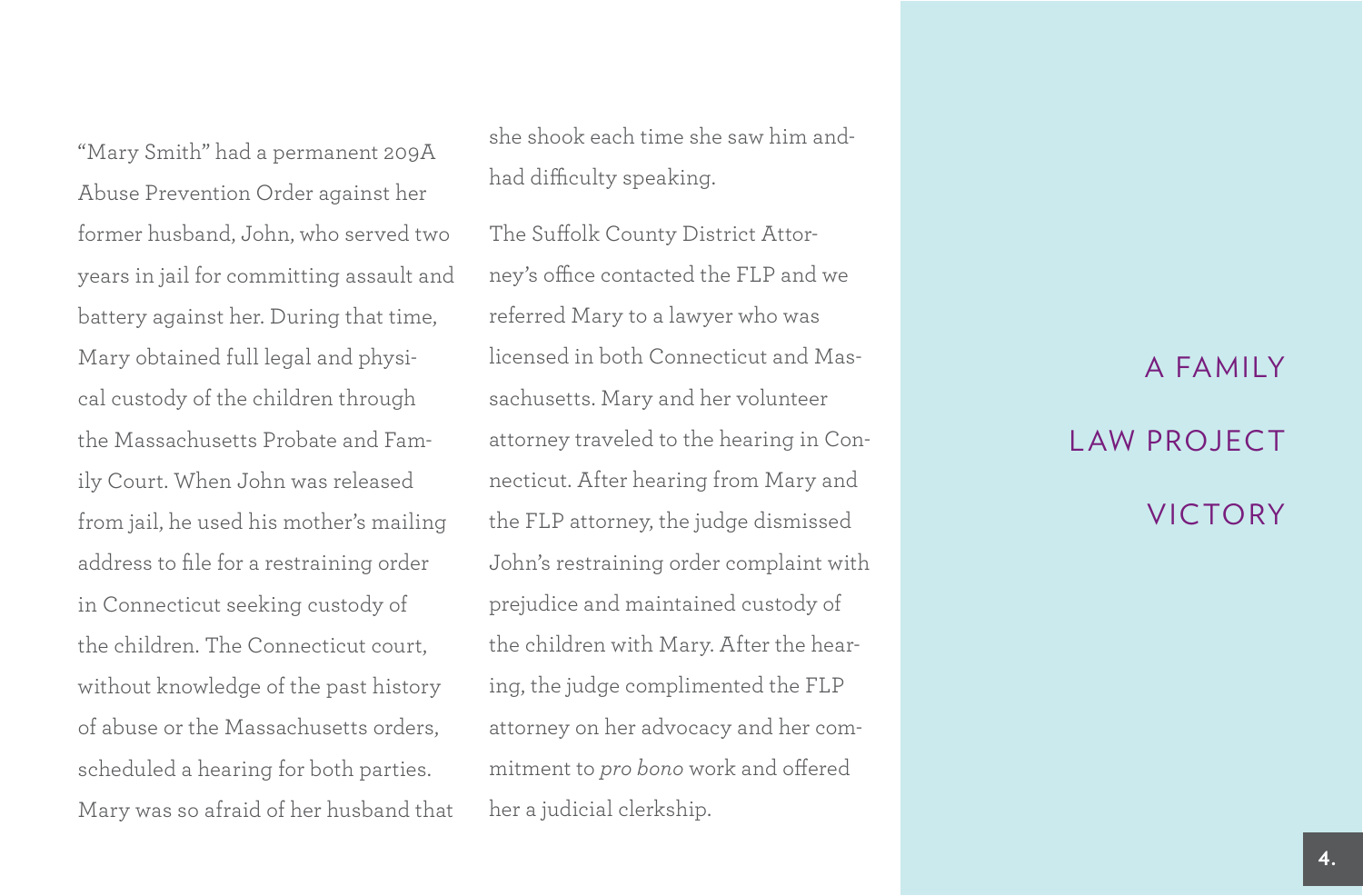The **ELDER LAW PROJECT** 

Under the coordination of Volunteer Coordinator **Deborah Drosnin**, the WBF's Elder Law Project trained 30 lawyers in 2010 to prepare end-of-life documents (wills, health care was the opportunity to provide legal services to Grandparents Raising Grandchildren (GRANDS), a program of Action 25 senior citizens were matched with WBF-trained volunteer end-of-life legal documents. ELP attorneys also conducted presentations about the importance of end-of-life documents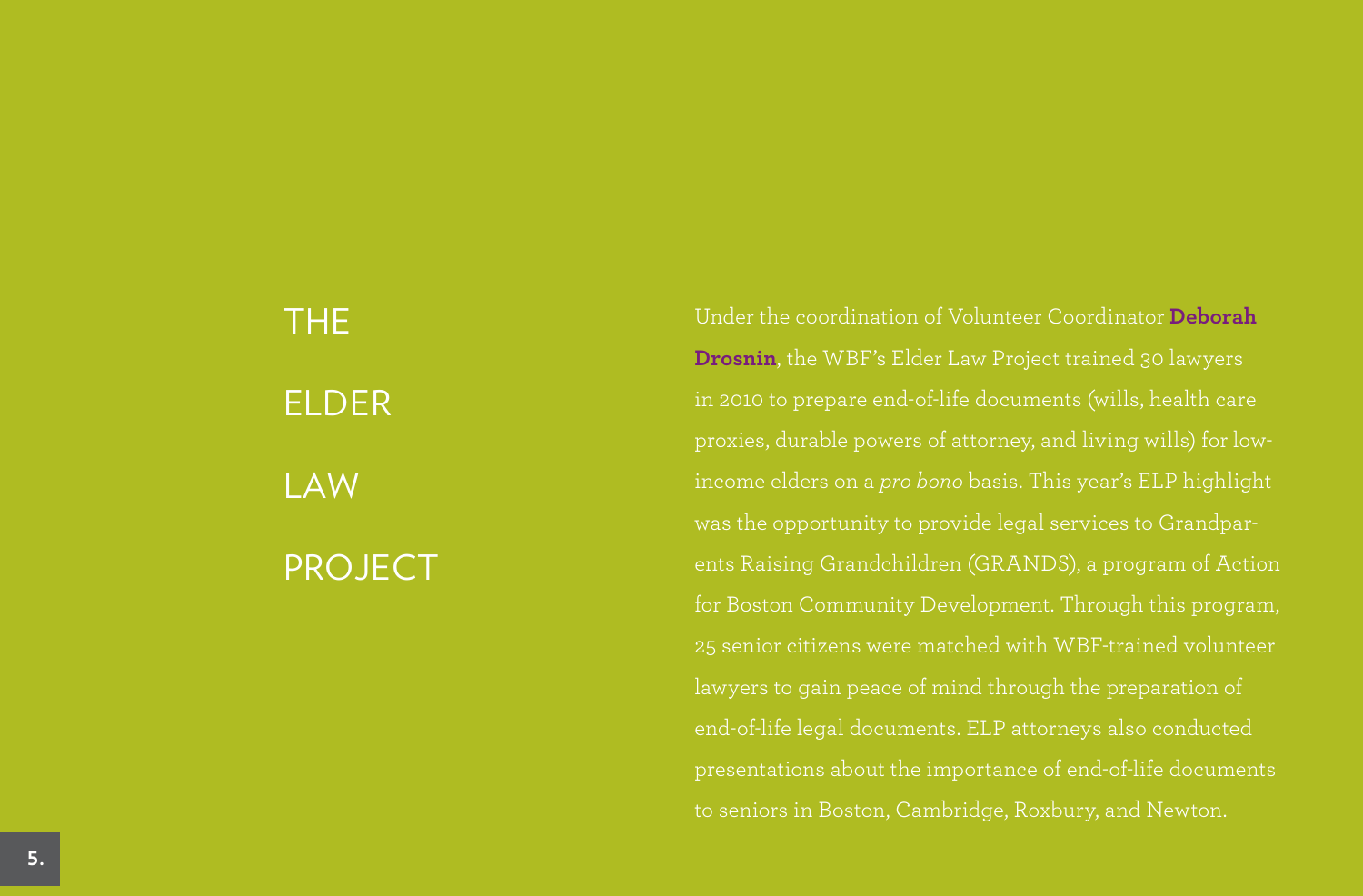# PEACE OF MIND FOR AN FLDER

For those of us who have achieved middleage, the idea of being in charge of our own lives may not have the freshness and exciting appeal it did when we first embraced it as young adults. But for many elders in our communities, the daily exercise of their legal rights to decide where to live, to choose appropriate health care, or to pay bills is not something taken for granted. Often, the decline of physical agility and mental acuity necessitates the sharing (if not actual surrender) of the exercise of some of these basic legal rights.

When participating in the Elder Law Project, the contribution an attorney makes to the elder client and to the community is apparent. What the participating attorney receives is less apparent, but in my opinion, much



more valuable. The obvious benefits include practice in drafting documents and translating the client's wishes into effective legal language. But an important part of the role of counselor is the ability to listen, and, through the Elder Law Project, a volunteer attorney has the opportunity to listen generously to the fears and concerns of elders who are facing the end of life. By expressing the client's personal wishes in a legal document, the volunteer attorney provides another occasion for that elder to be in charge of her own life.

Many of my clients have asked for provisions falling outside of the usual boilerplate. One client wanted to donate her body to science. Another was curious about disposition of remains if he died outside of the US. All of these requests prompted me to learn about

these substantive issues. And all of my clients desired some discussion about the implications of others making personal choices for them when they may no longer be able to make those choices for themselves.

My participation in the Elder Law Project was a valuable contribution to the elders of my community, but it has also made me a more skilled attorney, and more significantly, a more skilled human being.

#### **Iris J. Melton Elder Law Project Attorney Volunteer**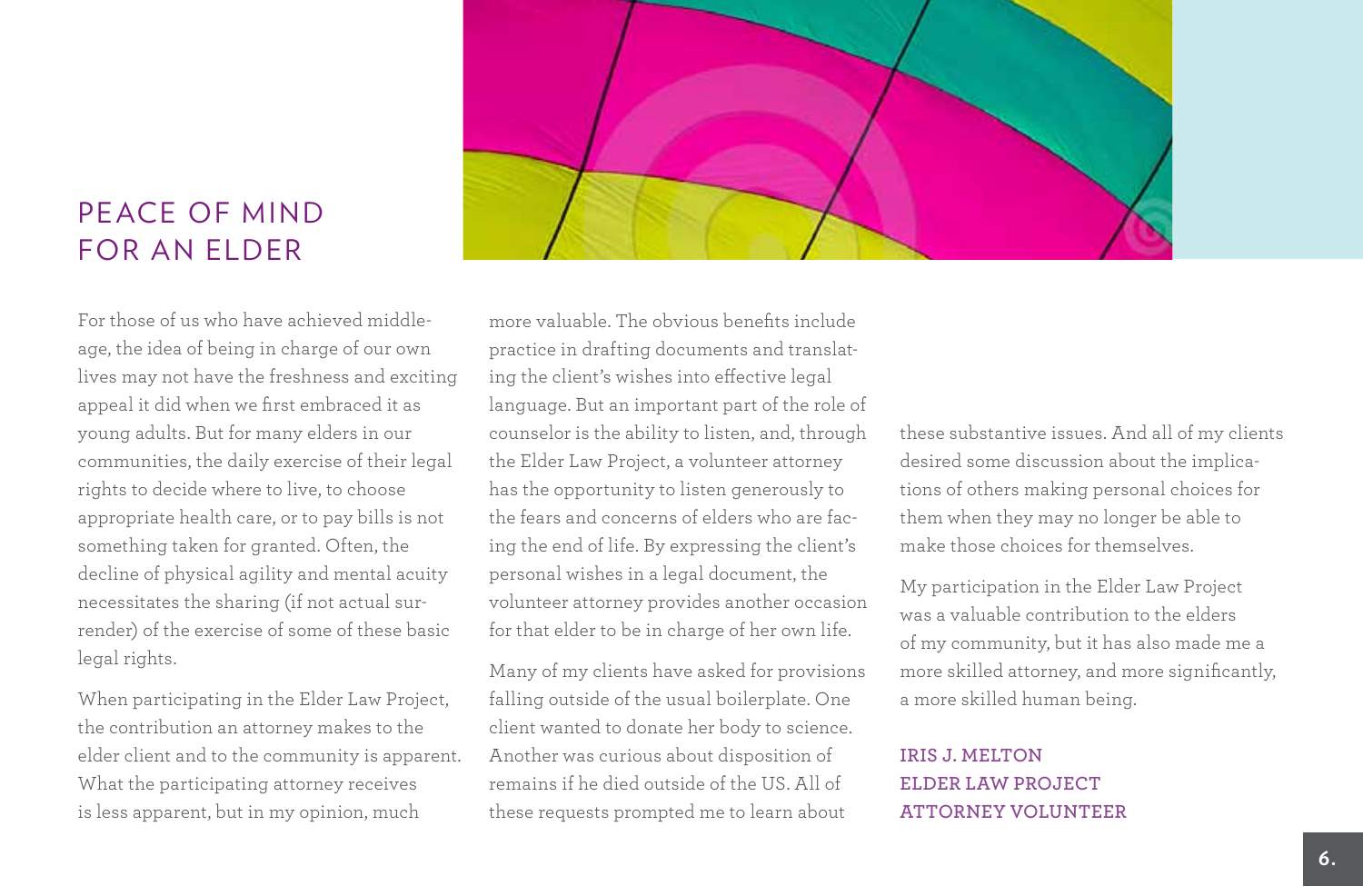

# THE FRAMINGHAM PROJECT for Incarcerated Women

Co-chaired by Volunteer Attorney Coordinators **Barbara Zimbel** and **Elizabeth Brusie**, the Framingham Project provides civil legal information to women involved in the corrections system. In teams of two or three, volunteer attorneys hold group educational seminars, answering inmates' questions on a broad range of topics including family law, housing, benefits, and CORI. The Framingham Project operates at MCI-Framingham, South Bay House of Correction in Suffolk County, and two Boston post-release programs, Aid to Incarcerated Mothers and the Women's Re-Entry Program of the Boston Rescue Mission. In 2010, with the aid of law students from the Suffolk University Law School Rappaport Center, the Framingham Project launched the revision of a comprehensive volunteer training manual covering relevant topics in family, housing, benefits, CORI and immigration law.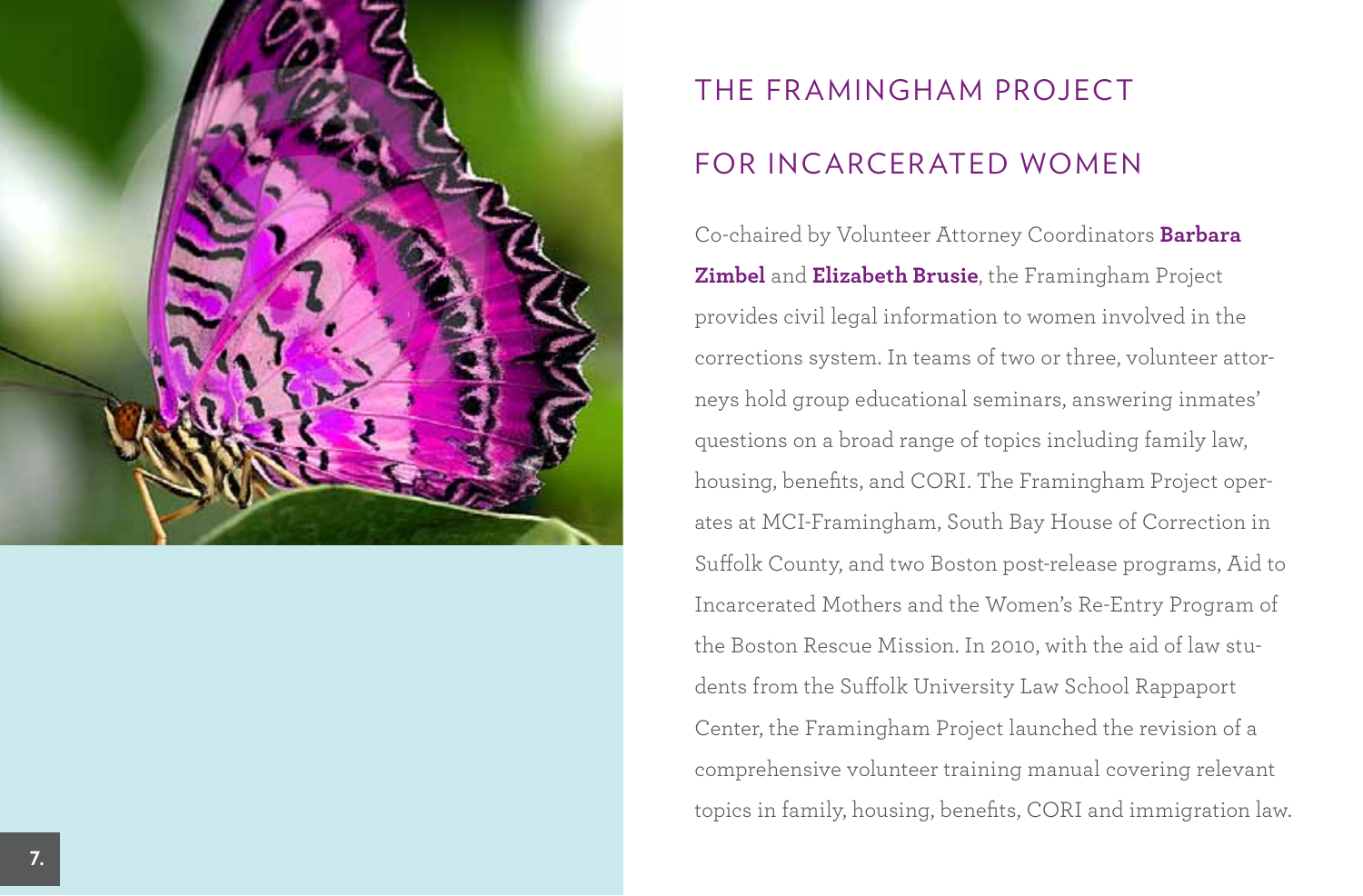# FROM PRISON TO COLLEGE

Ruth was incarcerated at MCI-Framingham when her husband filed for divorce in a distant county. She was trying to represent herself at an upcoming hearing and was drafting a memo in the prison law library when she heard about the WBF's Framingham Project. Ruth didn't know how to ask for her fair share of an asset her husband was claiming for himself, so she attended a Framingham Project educational session at the prison. WBF volunteer lawyers helped her form an argument requesting a fair division of the asset. The lawyers also talked about how to request prison transport to the courthouse on the day of the hearing; if Ruth didn't appear, the judge could rule in favor of her husband by default. Ruth made it to the hearing with her new memo, and the final divorce order included a fair division of the assets. Ruth was later released from prison and now lives in a halfway house in Boston. She currently

attends college part-time, and, as a result of the fair asset division, will be able to attend college full-time when released—giving Ruth the chance to make a successful transition from prison to her community.

#### **Elizabeth Brusie Framingham Project Co-Chair and Volunteer Attorney**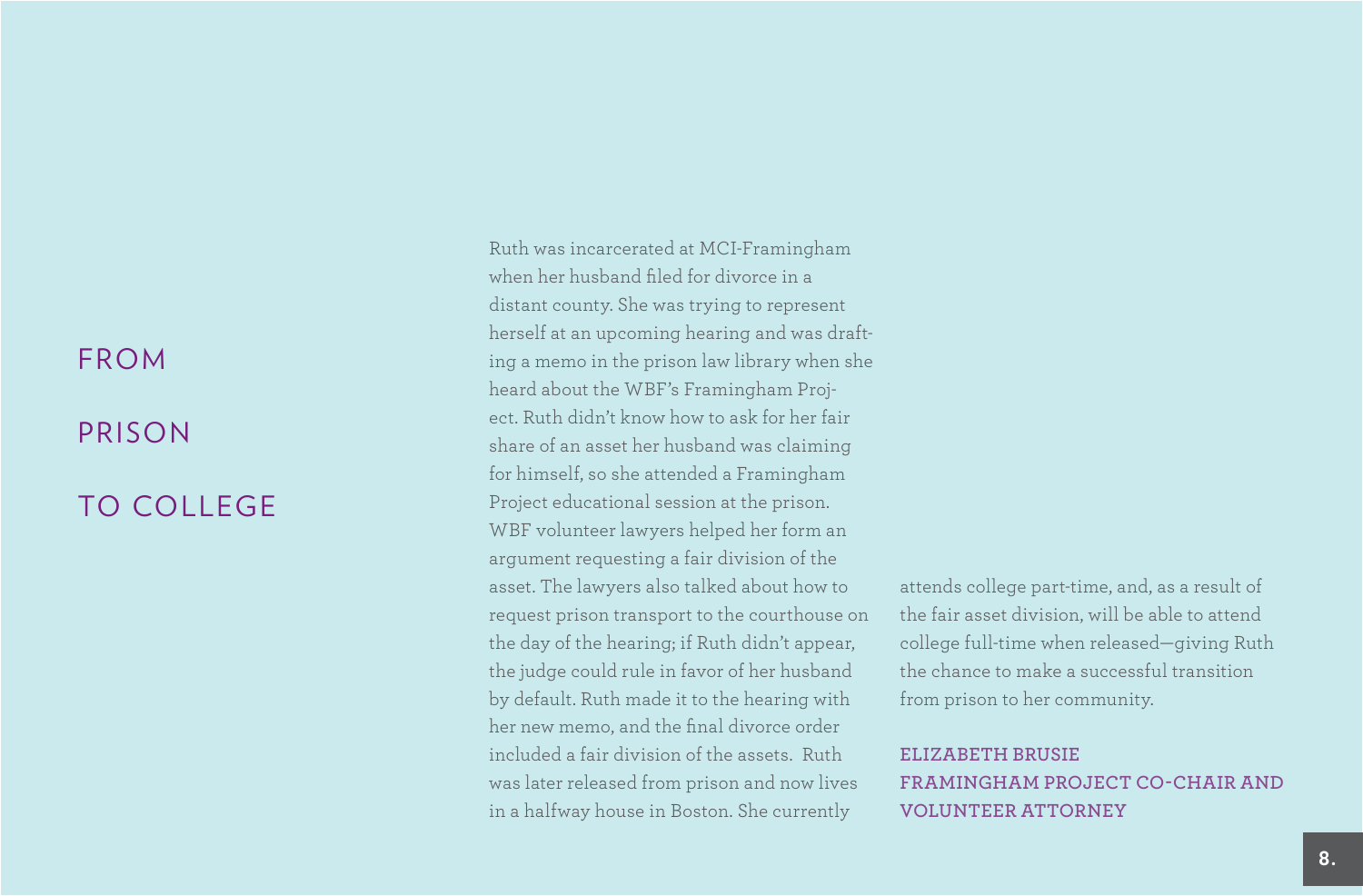*The WBF continued to provide resources &* 

Women's **LUNCH PLACE PROJECT** 

*support to the following projects :* The Women's Lunch Place Project of the WBF continued to share legal information and resources with the guests and 2010, WBF volunteer attorneys educated more than 30 WLP guests about topics including: student loans and disability, and restraining orders under MGL c. 209A, immigration and landlord/tenant law. Many of the WLP's guests are from vulcolor, women with disabilities, women in the LGBTQ community, immigrant women, and elderly women. The WBF also continued collaborating with the Volunteer Lawyers Project to Attorney Coordinator **Nikki Stewart** passed the leadership torch to **Shani Rea Collymore** late in the year.

> In 2010, the law firm of Dwyer & Collora LLP handled 7 warrant clearing cases for guests of the Women's Lunch Place.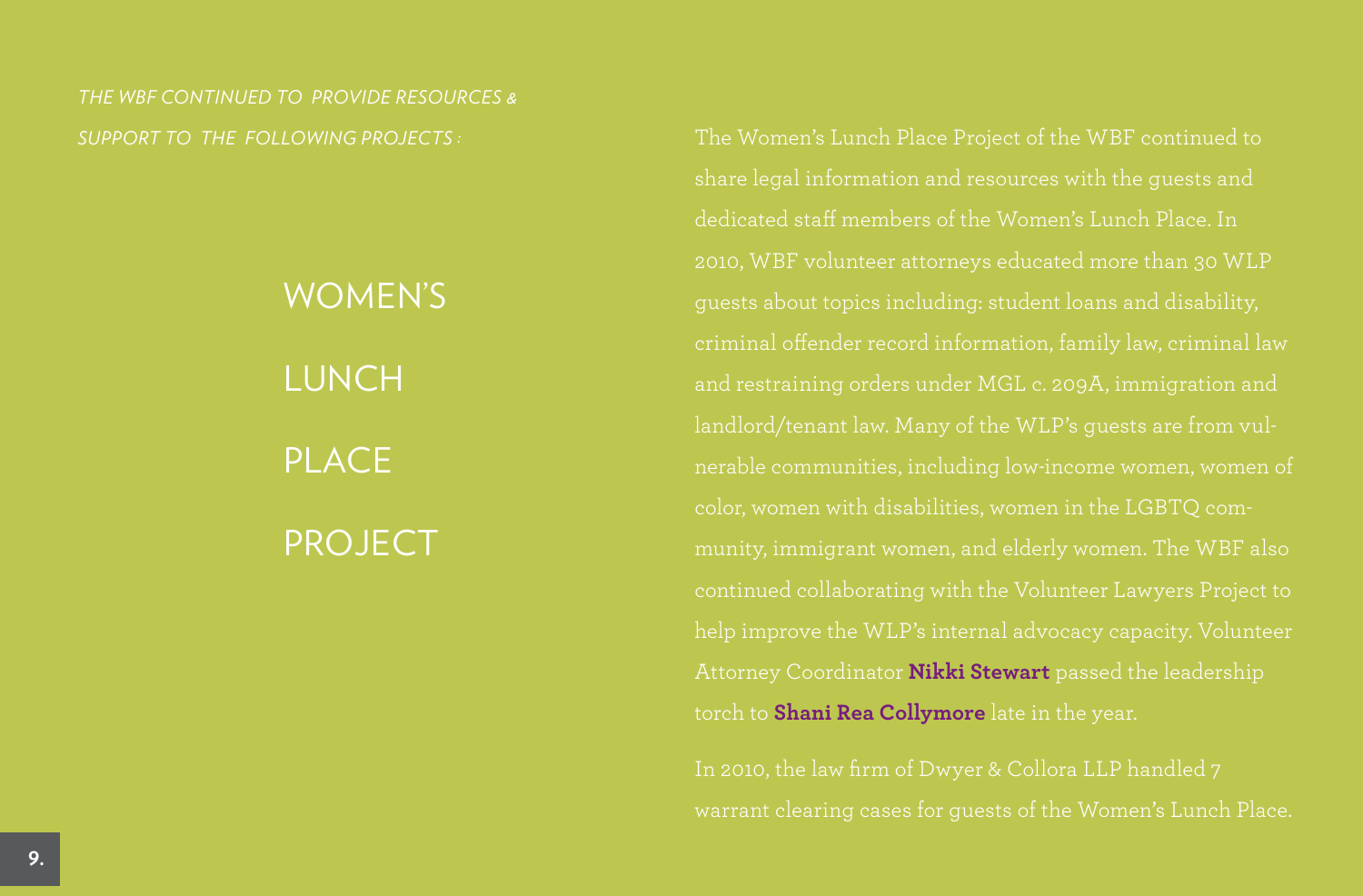

With some support from the WBF, the "Hampden County Housing Project", which is run by **Suzanne Garrow**, continued the long tradition of providing critical legal services to over 350 *pro se* litigants facing homelessness in Western Massachusetts. In 2010, over 20 different volunteer lawyers and 3 volunteer paralegals helped over 60 clients. The attorneys volunteered their time to appear in Western Division Housing Court on Thursdays (known as "Eviction Day") to lend assistance to those facing imminent homelessness.

Volunteer attorneys with the Project appeared in court to assist lowincome litigants approximately 40 weeks of the year in 2010. The Program issued a "hundred lawyer challenge" in mid-September 2010

# Hampden County HOUSING COURT PROJECT

aiming to commit two volunteer attorneys each week in Housing Court on Eviction Day to address the ever-growing need. The Western Massachusetts legal community met that challenge and, as a result, the Project was able substantially to increase the number of *pro se* litigants it served in 2010. With continued energy and commitment from the members of the bar, it is expected that the Project's strong showing in 2010 will continue for an even more successful 2011.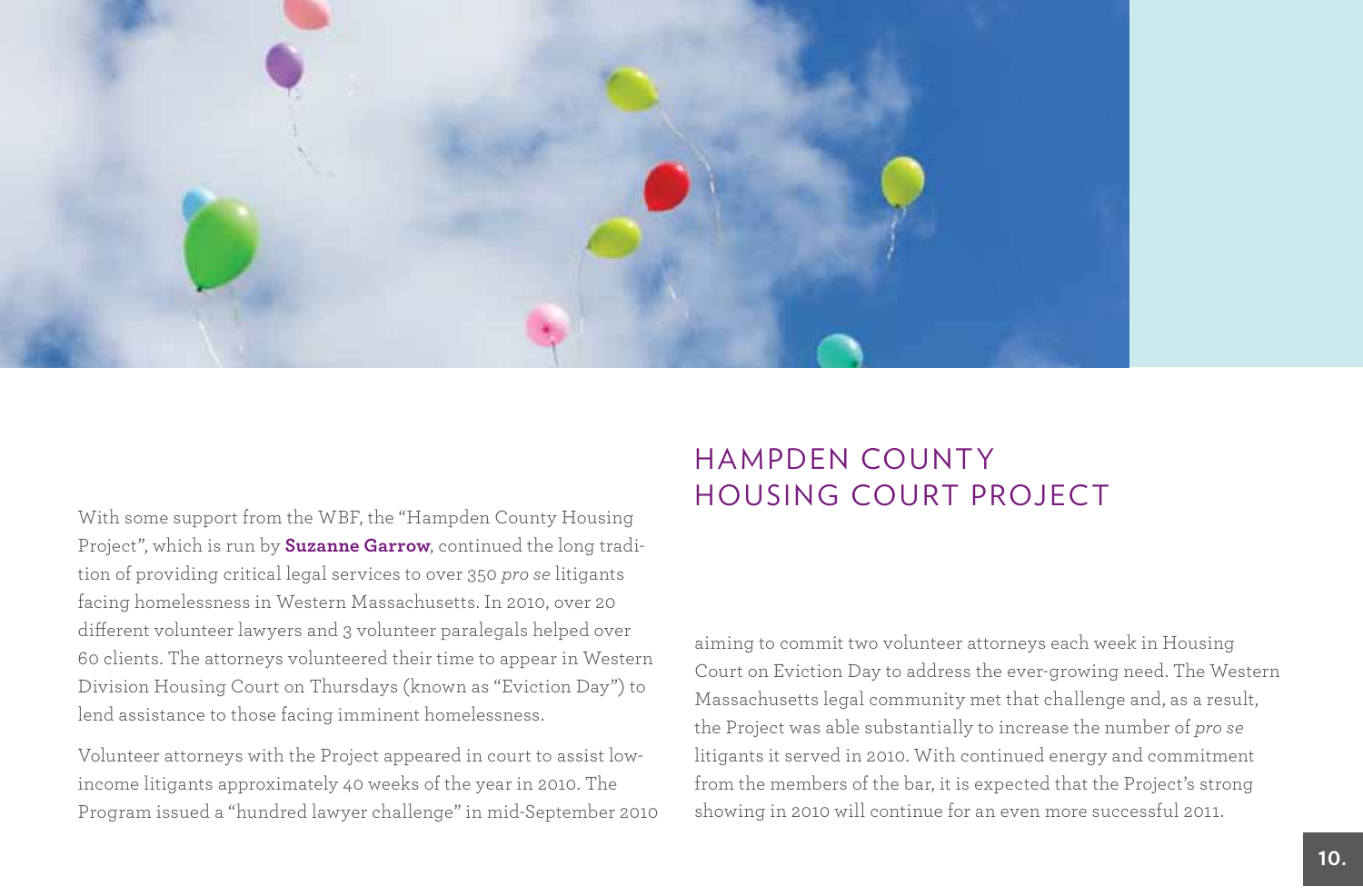

PROCEEDS TO BENEFIT THE WOMEN'S BAR FOUNDATION'S PRO BONO PROJECTS

# LAWYERS STAND UP FOR THE WBF

The WBF hosted the sixth annual Comedy Night fundraiser on May 10, 2010. Master of Ceremonies **David L. Yas**, former Publisher and Editor-in-chief of Massachusetts Lawyers Weekly, emceed an evening of laughter and charitable giving. Lawyer-comedians **Stephanie Lovell**, Vice President and General Counsel of Boston Medical Center, and **Rick Brody**, founding partner of Brody Hardoon Perkins & Kesten, LLP, headlined the event. **Habeas Chorus**, a troupe of singing lawyers from Wilmer Cutler Pickering Hale and Dorr LLP, performed humorous musical parodies, poking fun at the legal community. Guests had the opportunity to bid at the Live Auction featuring such exciting

items as vacation homes on Cape Cod and in the Berkshires, a Boston Harbor boat ride, an ESPN tour and Rex Sox tickets. The WBF also hosted a silent auction which included theatre tickets, jewelry, restaurant gift certificates, and vintage wines.

The WBF honored **Seyfarth Shaw LLP** and **Deborah Drosnin** with WBF *Pro Bono* Awards. Seyfarth Shaw LLP has worked closely with the WBF's Family Law Project for the past five years to provide legal representation for low-income domestic violence survivors in their family law cases. Seyfarth Shaw consistently dedicates its vast resources, including additional lawyers and support staff, to handle particularly difficult custody disputes. With over 750 attorneys in ten offices throughout the United States, Seyfarth Shaw's *Pro Bono* & Philanthropy Department strongly encourages *pro bono* legal work by making a concerted effort to help Seyfarth attorneys find projects which reflect their own unique values, interests, and personal styles.

Deborah Drosnin Esq., a Northeastern University School of Law professor and a former principal at Jonas & Drosnin, was honored for her dedicated volunteer service to the WBF's Elder Law Project. Deborah has spent hundreds of hours coordinating the ELP. She has conducted training sessions for more than sixty volunteer attorneys, revised the attorney training manual, and made more than a dozen presentations to low-income elders about end-of-life documents. Her tireless dedication to the legal needs of the elder community is an inspiration to all *pro bono* attorneys.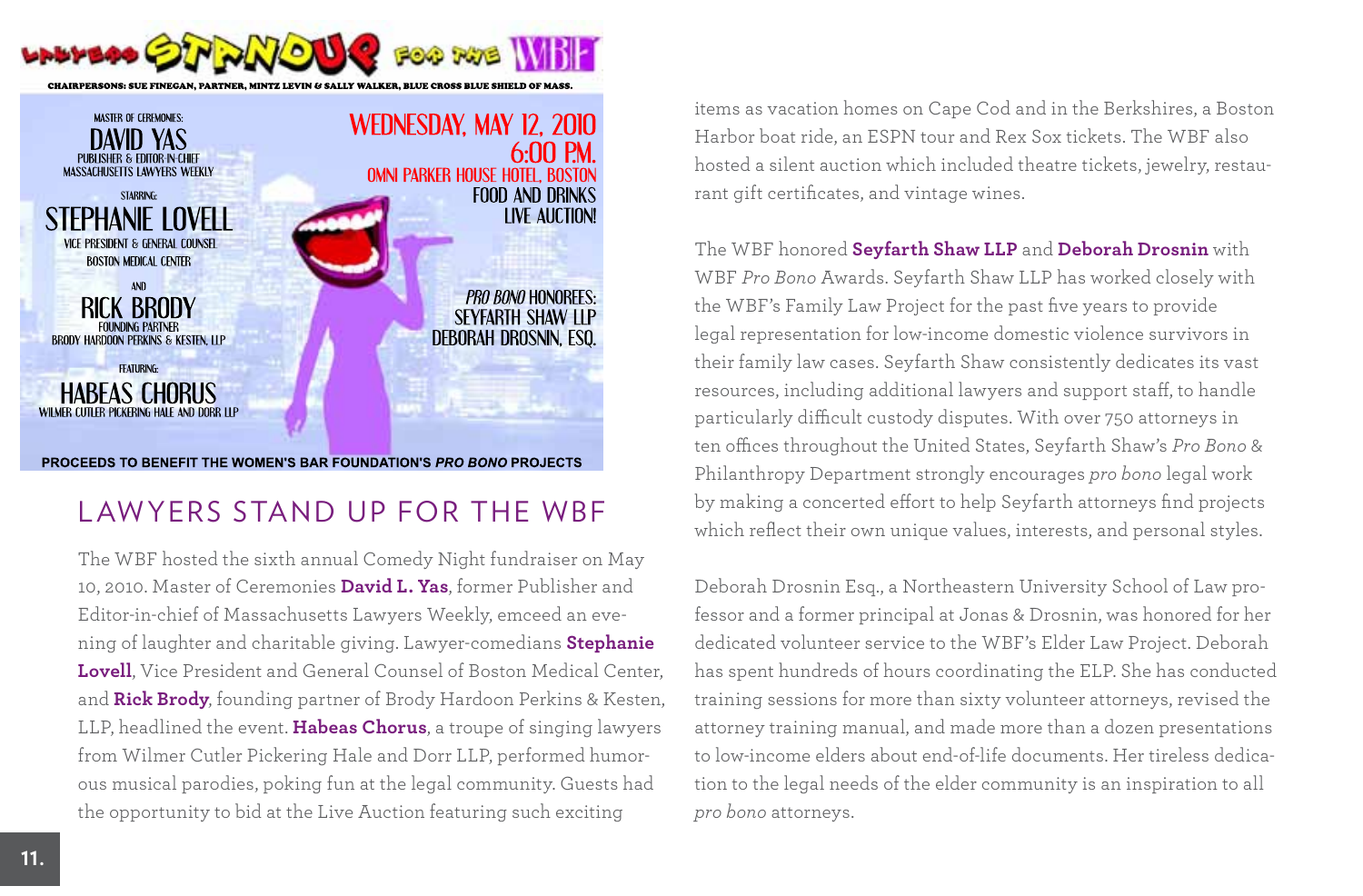# THE WOMEN'S BAR FOUNDATION WOULD LIKE TO THANK ITS 2010 COMEDY NIGHT SPONSORS

#### **EXECUTIVE PRODUCER**

Bingham McCutchen LLP

#### **PRODUCERS**

Dwyer & Collora, LLP Mintz, Levin, Cohn, Ferris, Glovsky and Popeo, P.C.

#### **DIRECTORS**

Blue Cross and Blue Shield of Massachusetts, Inc. Brody Hardoon Perkins & Kesten, LLP Burns & Levinson LLP Donoghue Barrett & Singal, P.C. Edwards Angell Palmer & Dodge LLP Fidelity Investments Foley Hoag LLP Greenberg Traurig, LLP Liberty Mutual Insurance Company McCarter & English, LLP Nixon Peabody LLP Robins, Kaplan, Miller & Ciresi L.L.P. Seyfarth Shaw LLP StoneTurn Group, LLP Wilmer Cutler Pickering Hale and Dorr LLP

#### **PATRONS**

Adler Pollock & Sheehan P.C. Bowditch & Dewey, LLP Cetrulo & Capone LLP Choate, Hall & Stewart LLP Conn Kavanaugh Rosenthal Peisch & Ford, LLP Demeo & Associates, P.C. Donovan Hatem LLP Eckel, Morgan & O'Connor Eckert Seamans Cherin & Mellott, LLC Ernst & Young Goodwin Procter LLP Meehan, Boyle, Black & Bogdanow, P.C. Morgan Brown & Joy, LLP Nutter McClennen & Fish LLP O'Brien & Levine Court Reporting Services Ogletree, Deakins, Nash, Smoak & Stewart, P.C. Proskauer Rose LLP Ropes & Gray LLP Sally & Fitch LLP Sherin and Lodgen LLP Sloane and Walsh LLP Sugarman and Sugarman, P.C. Sugarman, Rogers, Barshak, & Cohen, P.C. Todd & Weld LLP Zelle Hofman Voelbel & Mason LLP

#### **THANK YOU TO OUR EVENT CHAIRPERSONS**

Susan Finegan Sally Walker

#### **THANK YOU TO OUR PERFORMERS**

David Yas Stephanie Lovell Rick Brody Habeas Chorus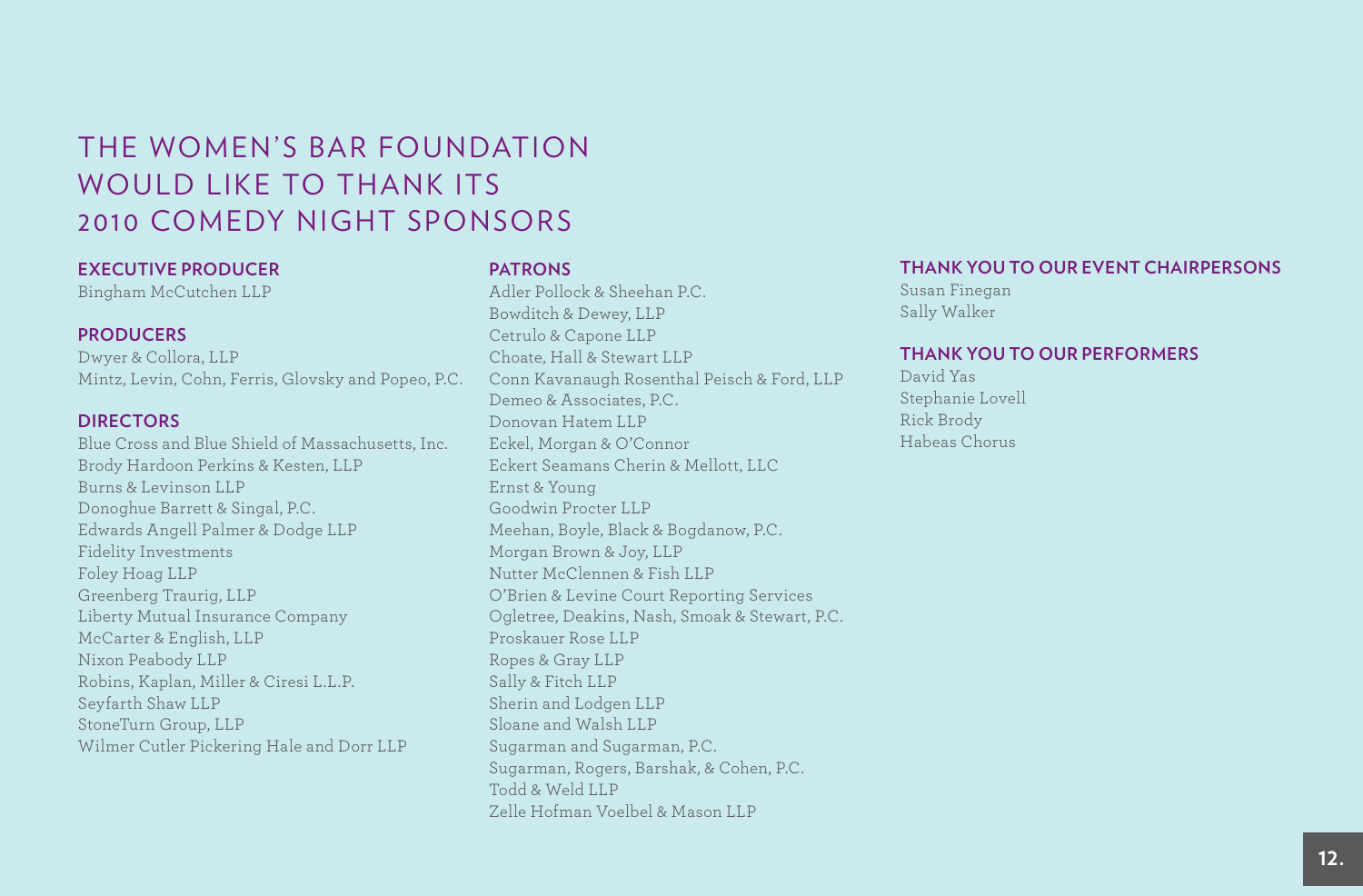# Thank you to those who so generously donated to the **WBF** in 2010

#### Special Thanks for the Generous **SUPPORT**

Boston Bar Foundation and Adah F. Hall

## Lelia J. Robinson CIRCLE<sup></sup> (\$5,000+/year) IKON Office Solution, Inc.

# Blanche Braxton  $LEVEL$  (\$2,500+/year)

Loitman Barron, Jennie

## Jennie Loitman **BARRON LEVEL**

(\$1,000+/year)

#### Emma Fall SCHOLFIELD LEVEL (\$500+/year)

Donovan, Janet & Tony

Hanlon, Donna Stoehr Jordan, Anthony

### SADIE SCHUI MAN

LEVEL (\$250+/year) Butler, Christine MacLeod-Mancuso, McManus, Paula

Quirion, Pauline Reuben, Catherine Schorr, Susan E. Winter, Kimberly

## **GENERAL** Donors

Ainbinder, Meredith L. Allaire, Kristina

Bissonnette, Reagan S. Bradbury, Erin O'Neil Carozza, Amanda B. Carter, Kate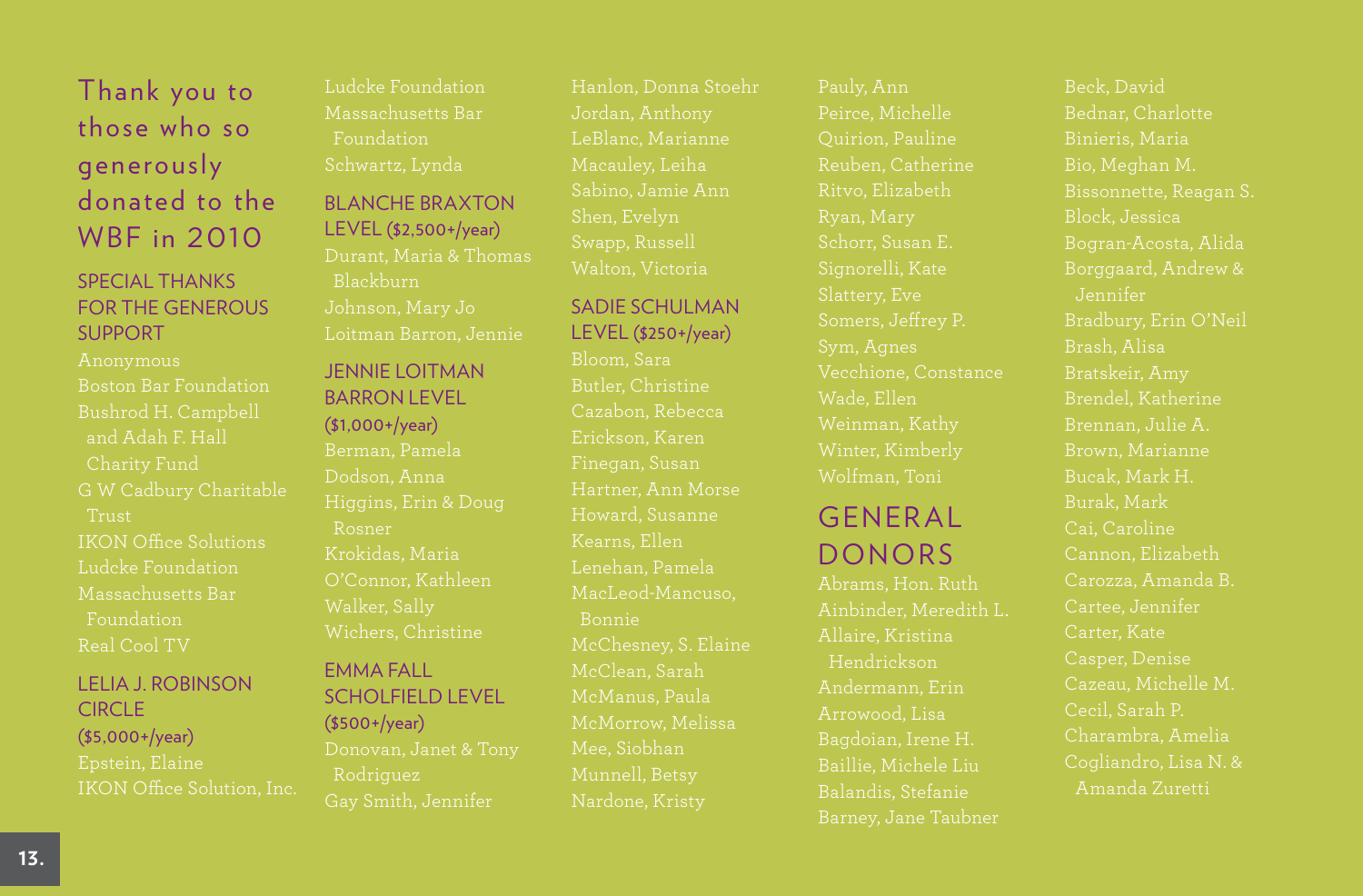Colliers Meredith & Grew Connolly, Hon. Thomas E. Conte, Jessica Cook, Kate Cook, Kathy Jo Cooke, Margret Ruth Corti, Anna Cosentino, Julia Satti Cosgrove, Meghan Cottreau, Sheri A. Cowan, Mo Cremins, Nancy M. Cushing-Towle, Colleen D'Aloia, Krista Daum, Caryn Davidson, Alexandra Davilas, Christina DelTufo, Kara DeYoung, Jay Dodek, Rosemary C. DosSantos, Deborah Hesford Dougherty, Kimberly Downer, Sarah & Lani Radack Dubin, Jessica Duffly, Hon. Fernande

Dupuis, Renee Engman, Heather Farwell, Eleanor Fergus, Katherine Fisher, Yuliya M. Fitzgerald, Warren Fleming, Darien Foley, Margaret French, Carolyn Freund, Katherine Friery, Susan Fries, Elizabeth Shea Fry, Shanti Fry, Sharon Fujii, Akiyo Gallant, Steve Galligan, Lynda T. Garner, Jennifer L. Gilbreth, Vanessa Giraud, Marie E. Glovsky, Susan G. L. Gnia, Usha-Kiran K. Goldfarb, Judy Goldsmith, Lynn Greaney, Jennifer Hanson, Jill M. Harris, Sue Hatch, Jennifer

Hazard, Bobbi-Sue Doyle Healey, Maura Tracy Heffernan, Lawrence P. Henderson, Tashia Bunch Henry, Vickie Hoffman, Becky Hoffman, Karen Howard, Jennifer Huber, Alyssa Huston, Julia Jones, Sharon Simpson Kalaitzidis, Viki Kaplan, Tamsin Karpinsky, Colleen Kay, Fredie Kay, Jeanette Ruth Keiley, Ellen Kelly, Alicia Kelly, Elizabeth Kern, Hon. Lelia R. Kolovos, Peter Koprowski, Gina Kornfeld, Minde Kornfeld, Monique Kowal, Elizabeth A. Kuhlman, Jessica Kuhlman, Richard Kramer, Andrea

LaPlume, Chiara Levine, Devorah Levy, Alexander Limaj, Michelle Lindmark, Pamela Loftus, Lisa Grant Lonergan, Amy Long, Danielle Low, Jessica Lundy, Sandra Lyons, Crystal Maitin, Emily Mandel, Rachel Marini, Lauren P. Marks, Rebecca L. Marshall, Hon. Margaret Martel, Genevieve Masoud, Sa'adiyah Massey, Jessica Mather, Jennifer Mattson, Ruth Mazzone, Martha McCabe, Diane McClean, Sarah McGrane, Constance Mecklenburger, Kathryn Medvedow, Elisabeth Meister, Pamela

Mello, Jill A. Mo, Yina Moore, Ronda P. Moreau, Darlene Muir, Beth Mullen, Sarah Mulligan, Maureen Murphy, Siobhan Musacchio, Joseph Nash, Claire New England Law Newman, Jody North, Karis L. Novotny, Lois Nuzum, Kimberly Cramer O'Brien, Shannon P. O'Brien, Suzanne O'Donoghue, Robin Dana O'Keefe, Richard O'Leary, George Petilla, Charlotte Marie Pomarole, Tim Porter, Alathea Proal, Pia Quiroga, Maria Quitadamo, Christine Liliana Biscotti Randall, Donn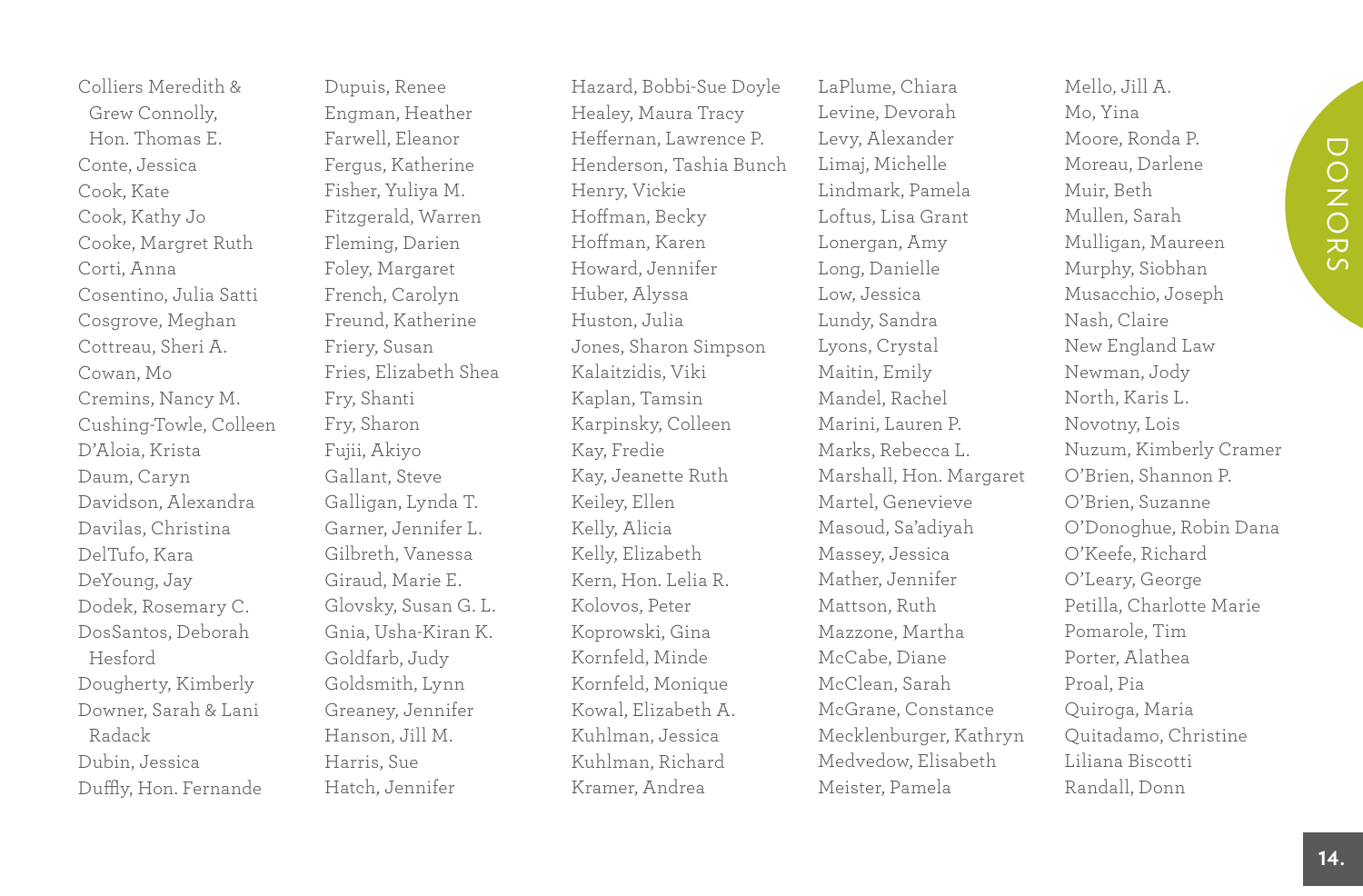Read, Elizabeth Renshaw, Emily Rich, Patricia Richmond, Meaghan Richmond, Nell Rikleen, Lauren Stiller Roberts, Bronwyn Roberts, Judy Roberts, June Rockefeller, Regina Rubin, Diane Rush O'Mara, Martha Sanders, Meaghan Santos, Asha Saubermann, Jennifer Schaming, Suzanne Shirahama, Kristin Silman, Ruth Snow, Cindy Snyder, Elisabeth Snyder, Steve Stevens, Charla Stone, Kimberly Sullivan, Chris Taylor, Laura Telci, Alisha Tessier, Denise Titcomb, Mary

Tomasino, Emily Torpey, Pamela Train, Kimberly Troland, Kimberly Tyrrell, Jayne Vacek, Julia Varon, Dorothy Vasconcellos, Martha Villegas-Vazquez, Ariatna Walsh, Maria Wand, Barbara Weisberg, Gwen Welling, Karen White, David Whitley, Chris Whitley, Karen A. Wolf, Erin Women's Law Caucus Yahia, Terri Yougdahl, Colleen

# We owe immense gratitude to the at torneys who volunteered for our projects in 2010

Abuirmeileh, Azure Aziz, Julie Balsara, Nisha Barkley, Serina Barzanni, Ayham Baxley, Franklin Beglane, Mark Brodeur-McGan, Lisa Brumer, Julia Brusie, Elizabeth Buyak, Jennifer Cardaropoli Casartello, Charles Casey, Jason Champagne, Nadine Chavin, Lance Christensen, Alicia Condino, Linda

Corenzwit, Julia (Paralegal) Conner, Melissa Cummings, Kristine Czerkawski, Anne D'Alelio, Melissa Day, Thomas DeGrazia, Michael DiTusa, Robert Doyle-Hazard, Bobbi-Sue Drosnin, Deborah Durant, Katie Durant, Maria Durant, Pia Durkin Gray, Marita Evans, Marc Feldman, Joel Frankel, Renay Freark, Mariah Furnald, Lisa Gamache, Heather Garrow, Suzanne Gilbert, Christina Gleason, Malana Glenn, Janet Goldstein, Amy Greening, Rebecca Gupta, Palash Hanlon, Donna

Hardee, Felicity Hatch, Jennifer Hatch, Katherine Heisler, Hugh Howell, Jessica Ingoldsby, Lauren Jiminez, Clara Johnson, Mary Jo Jonas, Stephen Junaid, Maheen Katz, Steven Kiklis-Cappello, Lee Krause, Jennifer Kunitz, Michele Lacoste, Lyslynn Lance, Andrea Lang, Sarah (Paralegal) Lavelle, Justin Leclerc, Lisa Levin, Diane Levin, Tamilyn Lindmark, Pamela Lynn, Christina Mahoney, Christopher Marques, Jessica Martin, Ingrid Martin, Jessica Mason Houghton, Jaclyn Mass Mutual Financial Group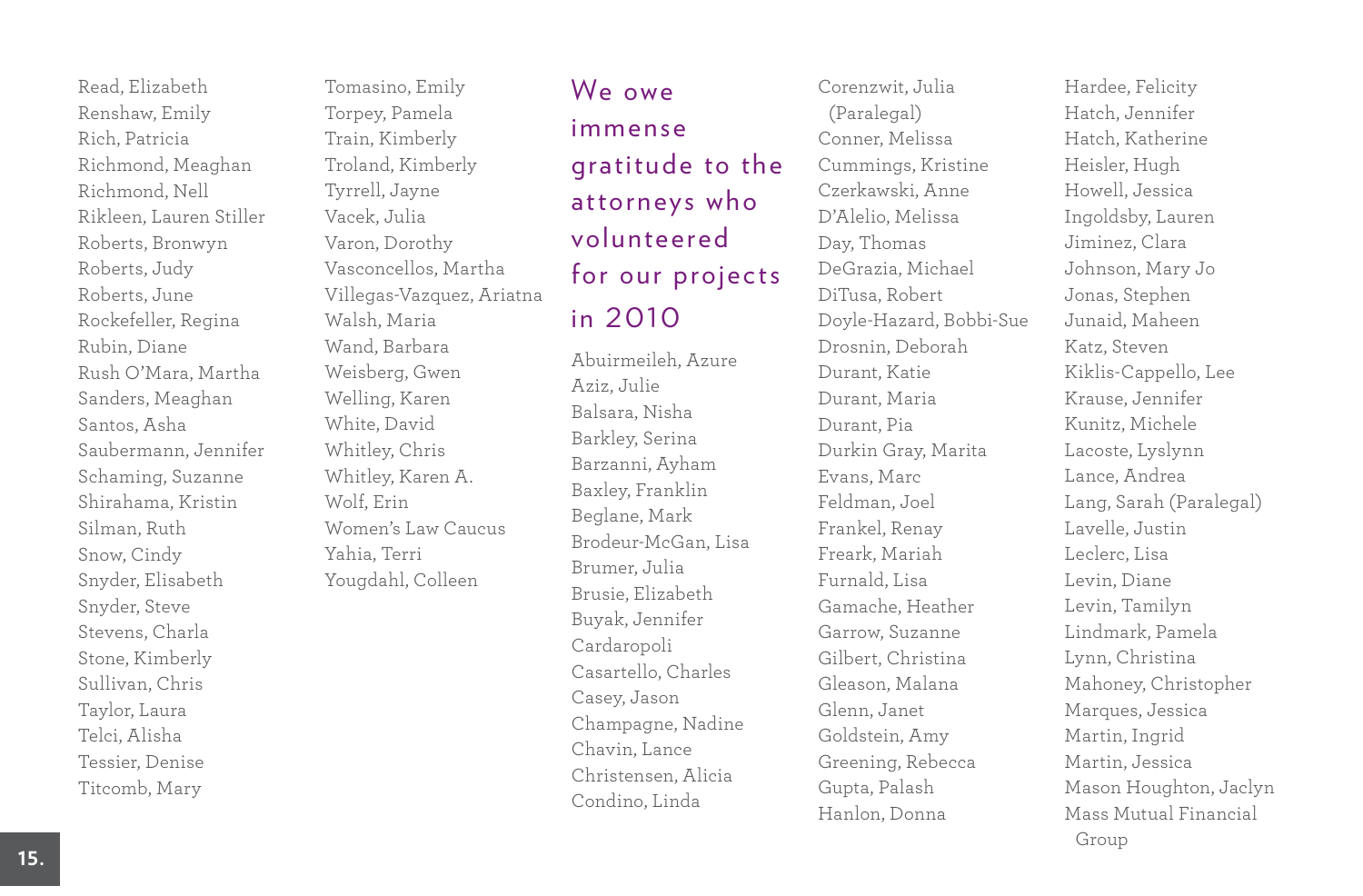# Volunteer Attorneys (cont'd)

May, Michaela McCaffrey, Carolyn McDonough, Edward McLane, Moira Bersani McLaughlin, Sandra Mendonca, Mary Lu Myers, Beth Mitchell, Patricia Morgan, Erin Neubauer, Kelly O'Donoghue, Robin Dana Owens, Pia Pollin, Elizabeth Posatko, Brooke Quirion, Pauline Roellig, Mark Rosenfeld, Lisa Rothschild, Daniel Rozzo, Jessica

Ruttenberg, Miriam Ryan, Jennifer Sales, Emilia Serrano, Christina Shaffaval, Sonya Silvia, Rachel Slattery, Eve Stathis, Kristen Stephenson, Kendra Stewart, Nikki Strickland, Emily Thayer, Linda Townsend, Sheena Tsizer, Elena Varon, Dorothy Walls, Megan Miller Walsh, Emily Walsh, Trisha Walwyn, Nathasha White, Jesse Wichter, Lisa Zimbel, Barbara Zoob-Hill, Rachel

## Family Law Project Volunteer Mentors

Applegarth, Valenda Bagley, Martha Bhatt, Manisha Black, Barbra Boonin, Sarah Butler, Christine Capozzoli, Diane Chase, Mary Ann Corcoran, Sheelagh Cornell, Andrew Corraro, Anne Marie Cummings, Kristine Dougherty, Kim Drury, Barbara Durand, Jennifer Sevigny-Durkin Gray, Marita

Egloff, Amy Fitzgerald, Marc Gillespie, Anne Ginsburg, Julie Giordano, Frances Goldenhersh, Stephanie Graef, Gretchen Hershberg, Abbe Hynes, Douglas Karmely, Maritza Kief, Ellen Klein, Ilene Krasner, Sherrie LaCivita, Mary Larson, Olive Leighton, Kelly Leshin, Michael Levesh, Pat Mangum, Paula Merryman, Mithra Milton, Katie Mitchell, Barbara Mitchell, Carolyn

Mitchell-Munevar, Caryn Murphy, Scott Nemens, Katherine Oro, Barbara Otis, Gail Paradiso, Christina Ritter, Thomas Robboy, Anita Russo, Charlene Ruttenberg, Miriam Ryan, Marian Serrato, Veronica Shah, Sonia Squillante, Denise Stiles, Robert Tomasino, Alisha Tutwiler, Claire White, Meredith Withers, Ruthie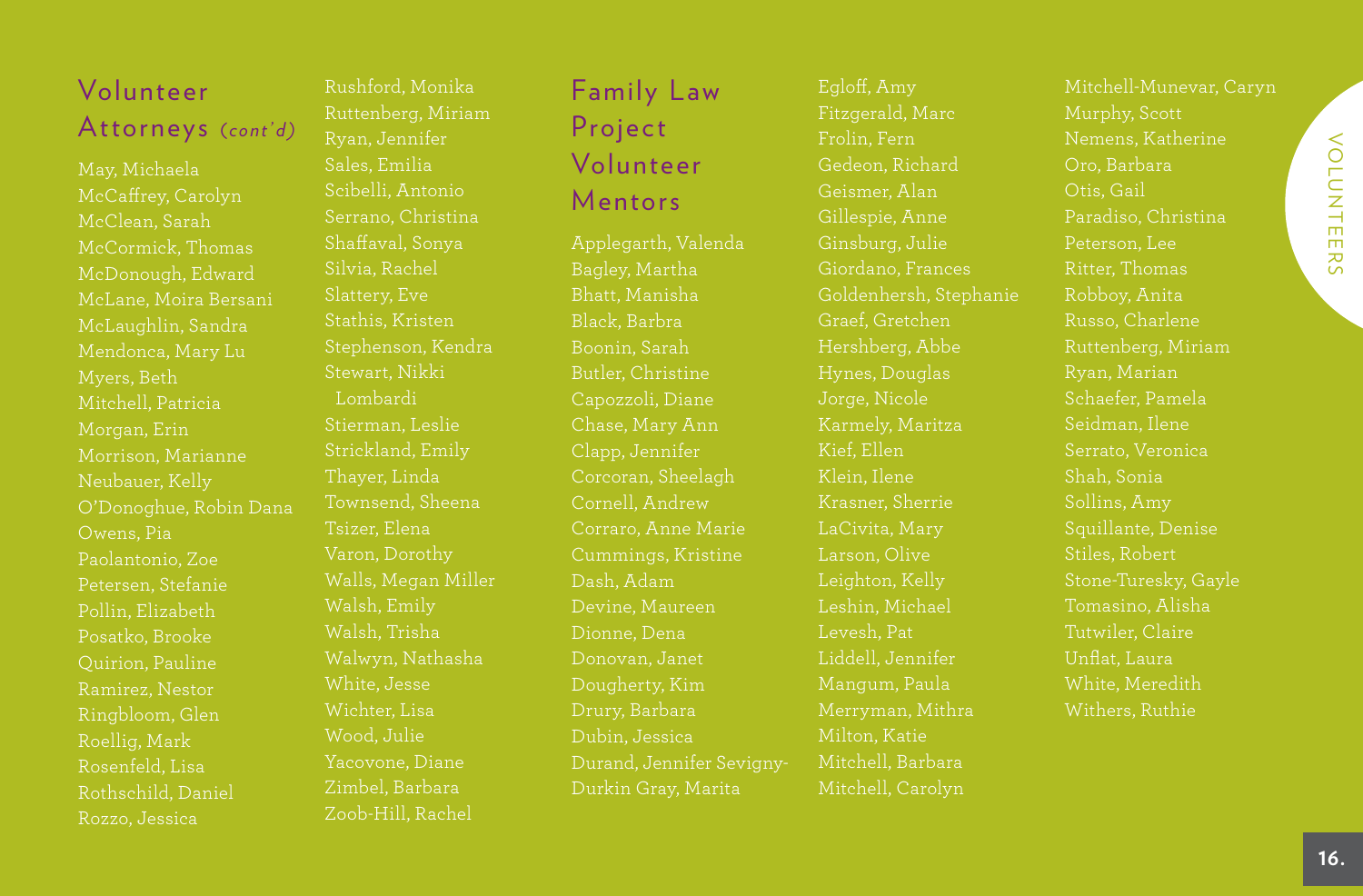# 2010 ABUSE PREVENTION Order Referral S

Bingham McCutchen LLP Domestic Violence Prevention Program

Foley Hoag LLP Domestic Violence Prevention Program

Liberty Mutual Insurance Company Legal Department

Mintz, Levin, Cohn, Ferris, Glovsky and Popeo P.C., Domestic Violence Project

Sullivan & Worcester LLP Domestic Violence Representation Program

# SPECIAL THANKS TO THE following organizations WHO HOSTED OUR WBF PROJECT TRAININGS IN 2010

Bingham McCutchen LLP

Marcum Principal & Counseling Advisory Services

Mintz Levin Cohn Ferris Glovsky & Popeo P.C.

StoneTurn Group

Suffolk University School of Law

University of Massachusetts Club

Wilmer Cutler Pickering Hale and Dorr LLP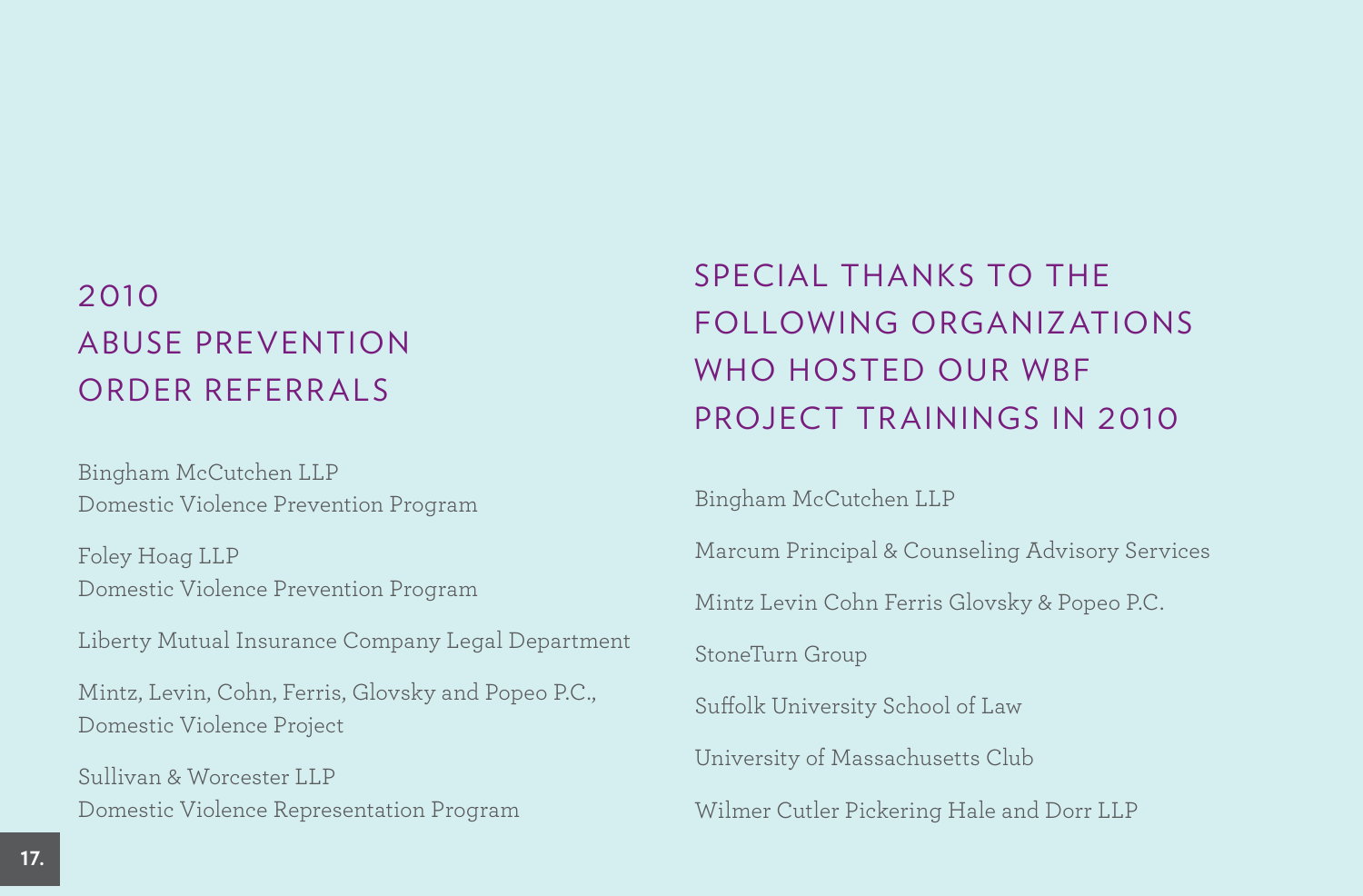# BECOME A VOLUNTEER ATTORNEY

Volunteering for one of the *pro bono* projects of the Women's Bar Foundation is rewarding, challenging, educational, and inspiring. Not only will you receive comprehensive training in an area of law you may not otherwise have an opportunity to learn, but you'll be providing critical legal services to people who do not have access to legal representation. The people we serve in our programs desperately need your help. And you won't be alone. We assign mentors to our volunteer attorneys, and your mentor will be there to provide guidance, answer questions, review documents, and more.



# BECOME A CONTRIBUTOR

## B FCOME A MENTOR

One of the most important components of the Women's Bar Foundation *pro bono* projects is our commitment to provide mentors to volunteer attorneys. Each volunteer attorney is paired with a senior attorney who specializes in a discrete field of law. Over the years, we have found that mentors truly distinguish the Women's Bar Foundation *pro bono* projects. We need mentors for all of our *pro bono* projects. If you are willing to share some time and wisdom with a new attorney, please contact the **Rachel B. Biscardi** via e-mail at **rbiscardi@womensbar.org** or by telephone at **617-973-6666.**

The Women's Bar Foundation is a 501 (c)(3) organization, dedicated to providing *pro bono* legal services to indigent and low-income individuals, primarily women and children. We are funded exclusively through the generosity of grants, foundations, educational institutions, firms, corporations, and private donors. The WBF leverages each donation for the greatest return on investment, and every donation makes a measurable and lasting difference to the WBF. All contributions to the Women's Bar Foundation are fully tax deductible. To make a contribution, visit us online at **www.womensbar.org/WBF**, or send a check to: **Women's Bar Foundation, 27 School Street, Suite 500, Boston, MA 02108.**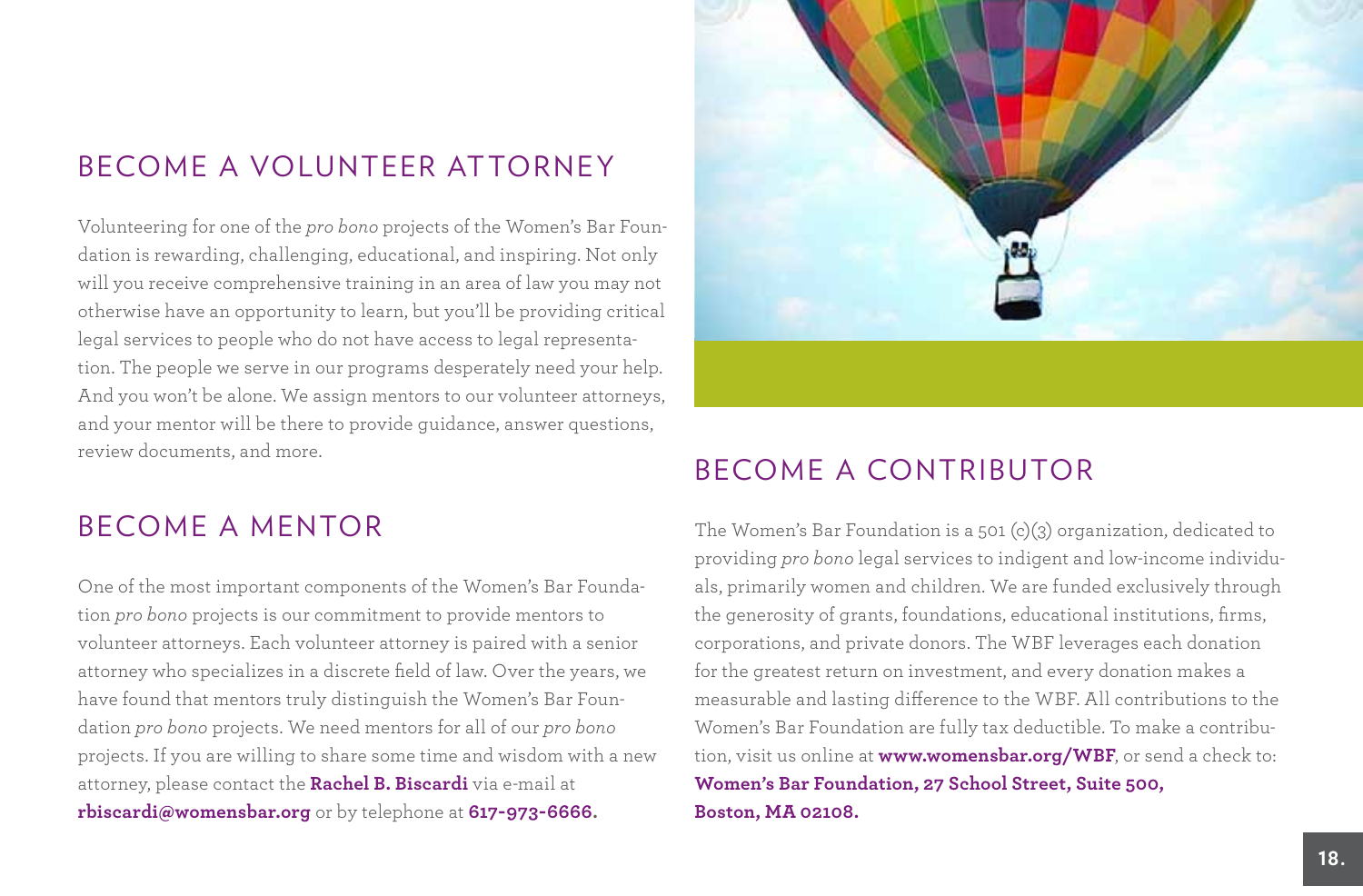



fundraising Initiatives 1

\$118,241

\* These numbers have not been reviewed or audited 1 Numbers include direct costs

pledges & individual donations 1

\$63,558

**GRANTS** 

\$107,000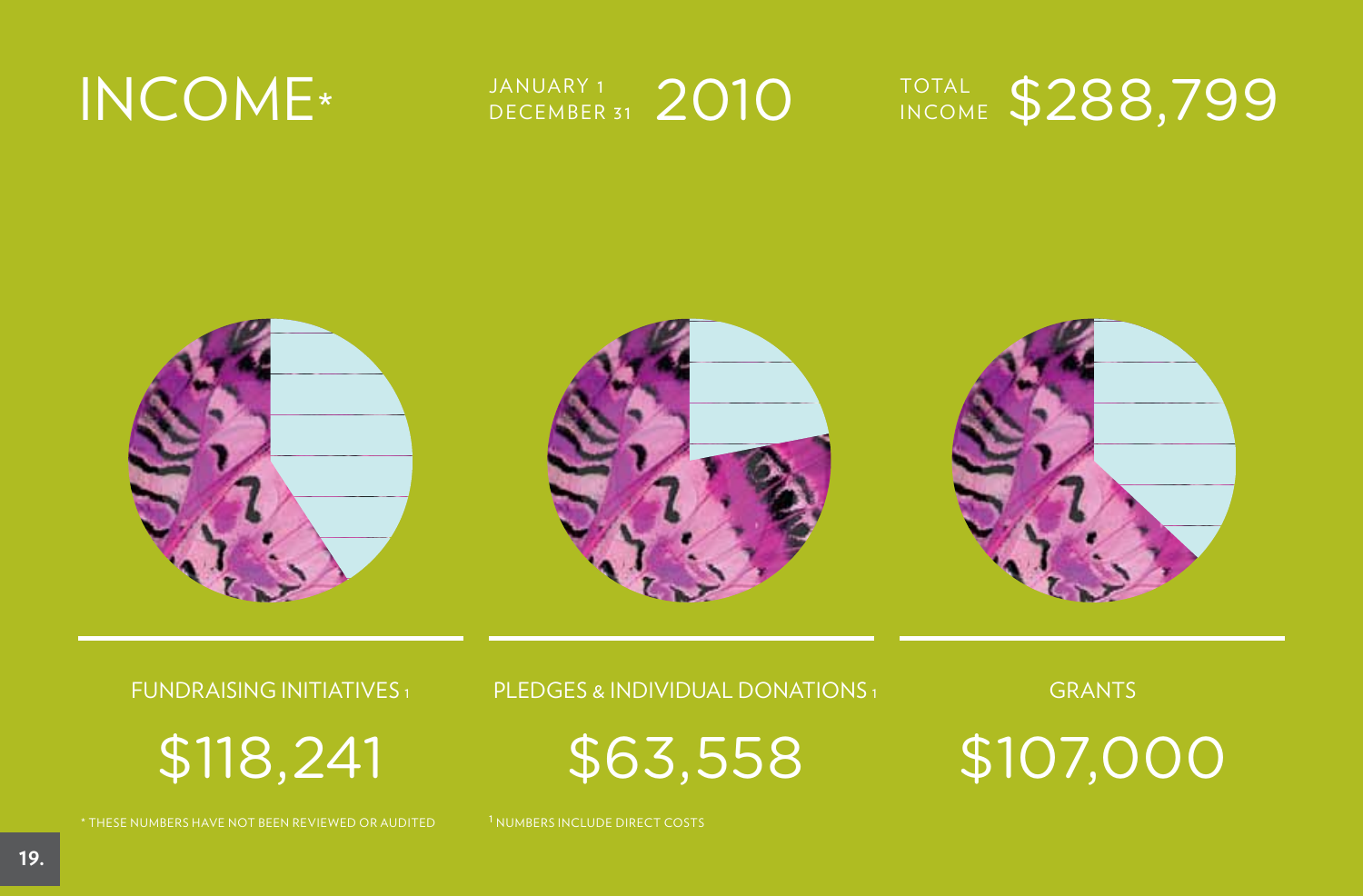#### 2010 EXPENSES \$296,063 EXPENSES\* January 1 DECEMBER 31 e xpenses



administrative

1 \$50,331

**FUNDRAISING** 

1 \$23,685

**PROGRAMMING** 

\$222,047

\* These numbers have not been reviewed or audited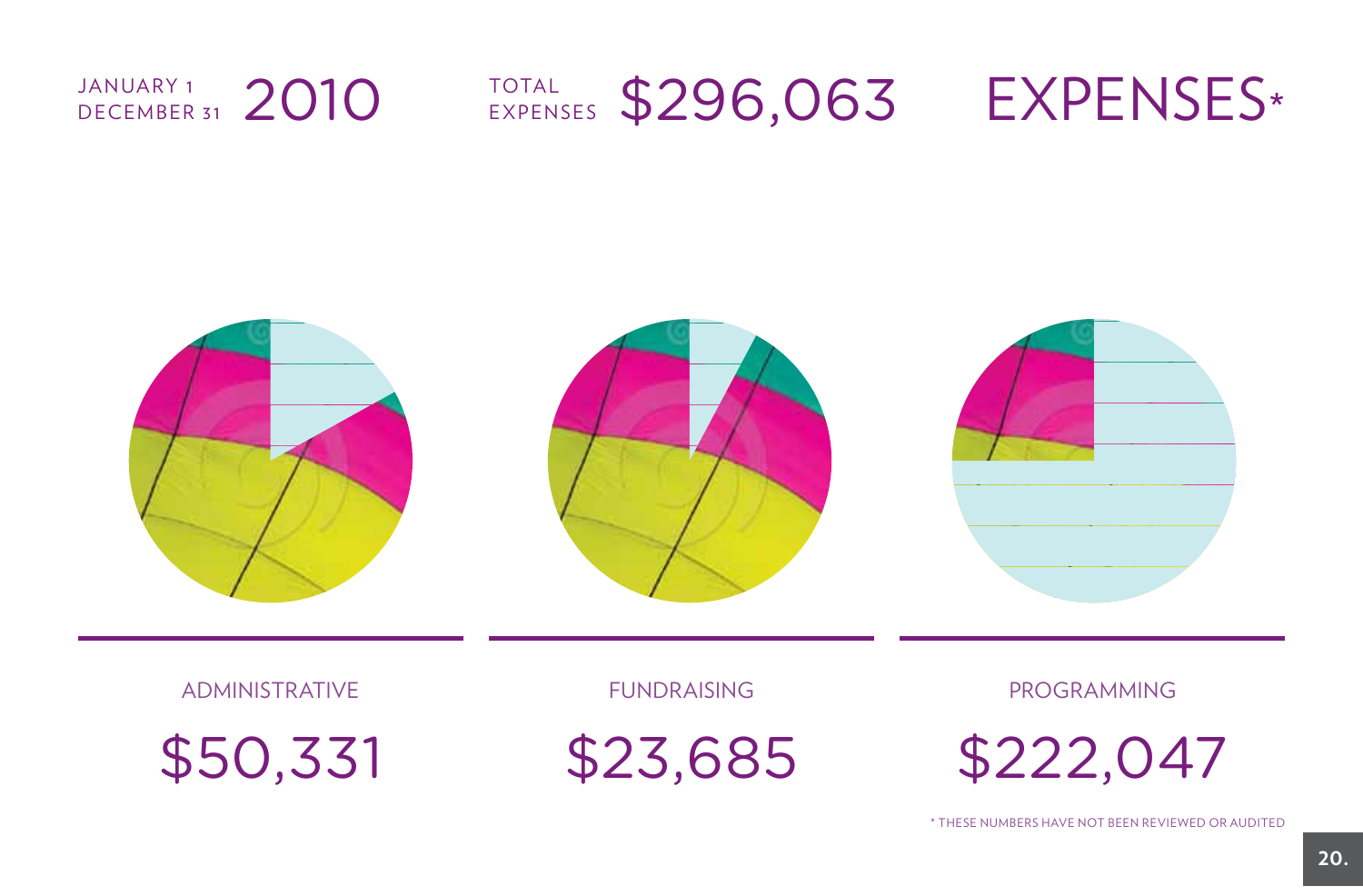# 2010 **OFFICERS**

# 2010 **STAFF**

#### **President**

Maria R. Durant, Dwyer & Collora

#### **President-Elect**

Mary Jo Johnson, Wilmer Cutler Pickering Hale and Dorr LLP

### **Vice President**

Sally A. Walker, Blue Cross and Blue Shield of Massachusetts, Inc.

#### **Secretary**

Rebecca Cazabon, Foley Hoag LLP

### **Treasurer**

Jamie Ann Sabino, Administrative Office of the Trial Court

### **Executive Director**

Nicci Meadow

### **Director of Family Law Project**

Rachel B. Biscardi

### **Staff Attorney**

Lisa F. Jacobson

### **Administrative Assistant**

Ashley Pond/Jessica Winn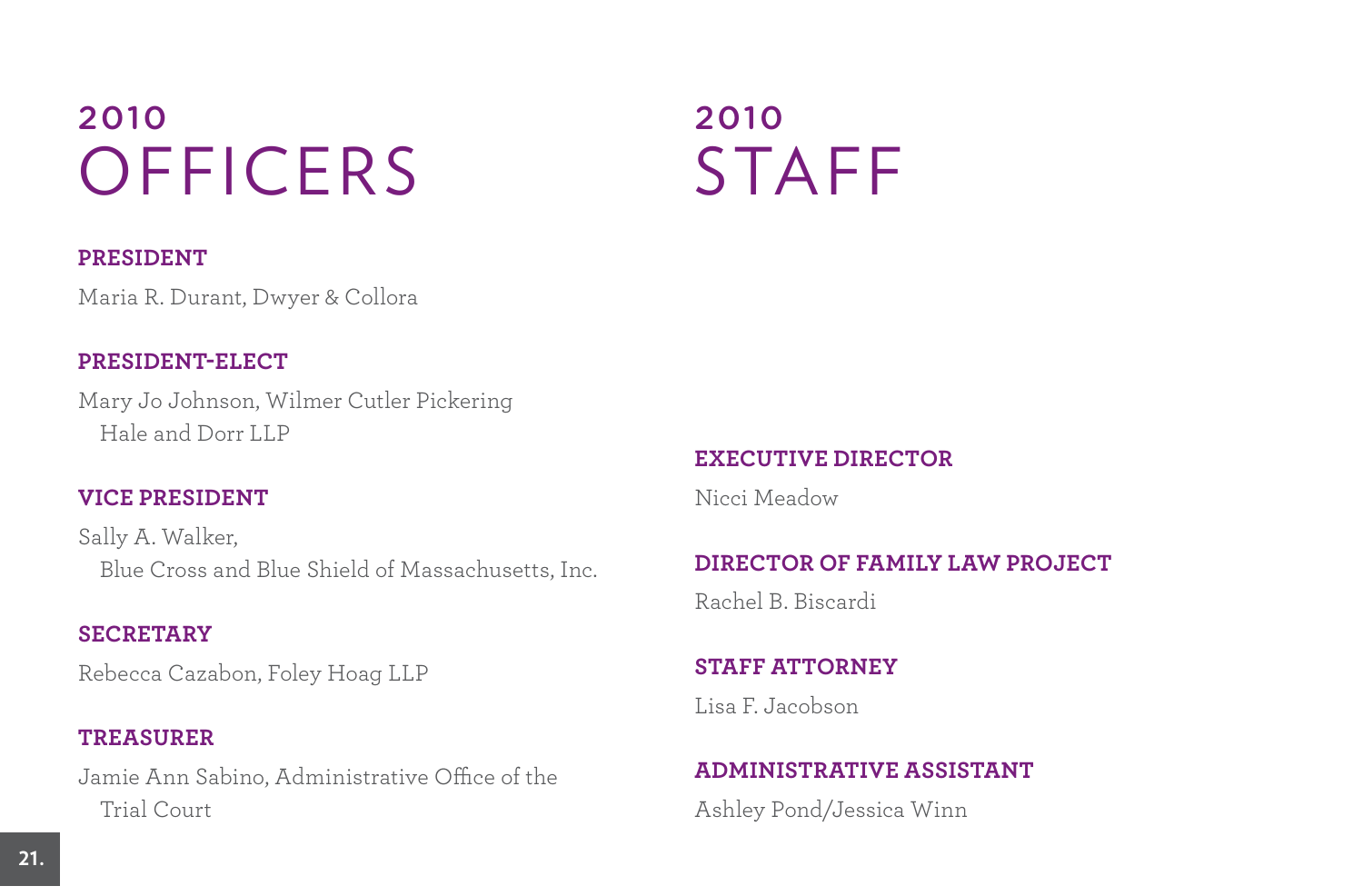Chris Butler, Battered Women's Advocacy Program Kate Cook, Deputy Counsel to the Governor Colleen Cushing-Towle, Bowditch & Dewey, LLP Anna E. Dodson, Goodwin Procter LLP Janet Donovan, Casa Myrna Vazquez Karen Erickson, Massachusetts Commission Against Discrimination Donna M. Evans, Greenberg Traurig, LLP Susan M. Finegan, Mintz, Levin, Cohn, Ferris, Glovsky & Popeo, P.C. Jennifer M. Gay Smith, Ropes & Gray Donna Stoehr Hanlon, VP & Associate General Counsel, Fidelity Investments Erin K. Higgins, Conn Kavanaugh Rosenthal Peisch & Ford, LLP Marianne C. LeBlanc, Sugarman and Sugarman, P.C. Leiha Macauley, Day Pitney LLP

Sarah McClean

# 2010 Board of **TRUSTEES**

Melissa Sampson McMorrow, Nutter McClennen & Fish LLP Siobhan E. Mee, Bingham McCutchen LLP Kristy Nardone, Massachusetts Office for Victim Assistance Michelle Peirce, Donoghue Barrett & Singal, P.C. Krista Green Pratt, Seyfarth Shaw LLP Lynda Harbold Schwartz, Ernst & Young LLP Christine J. Wichers, U.S. Attorney's Office Terri Yahia, Senior Corporate Counsel, Claims Department, Liberty Mutual Insurance Company